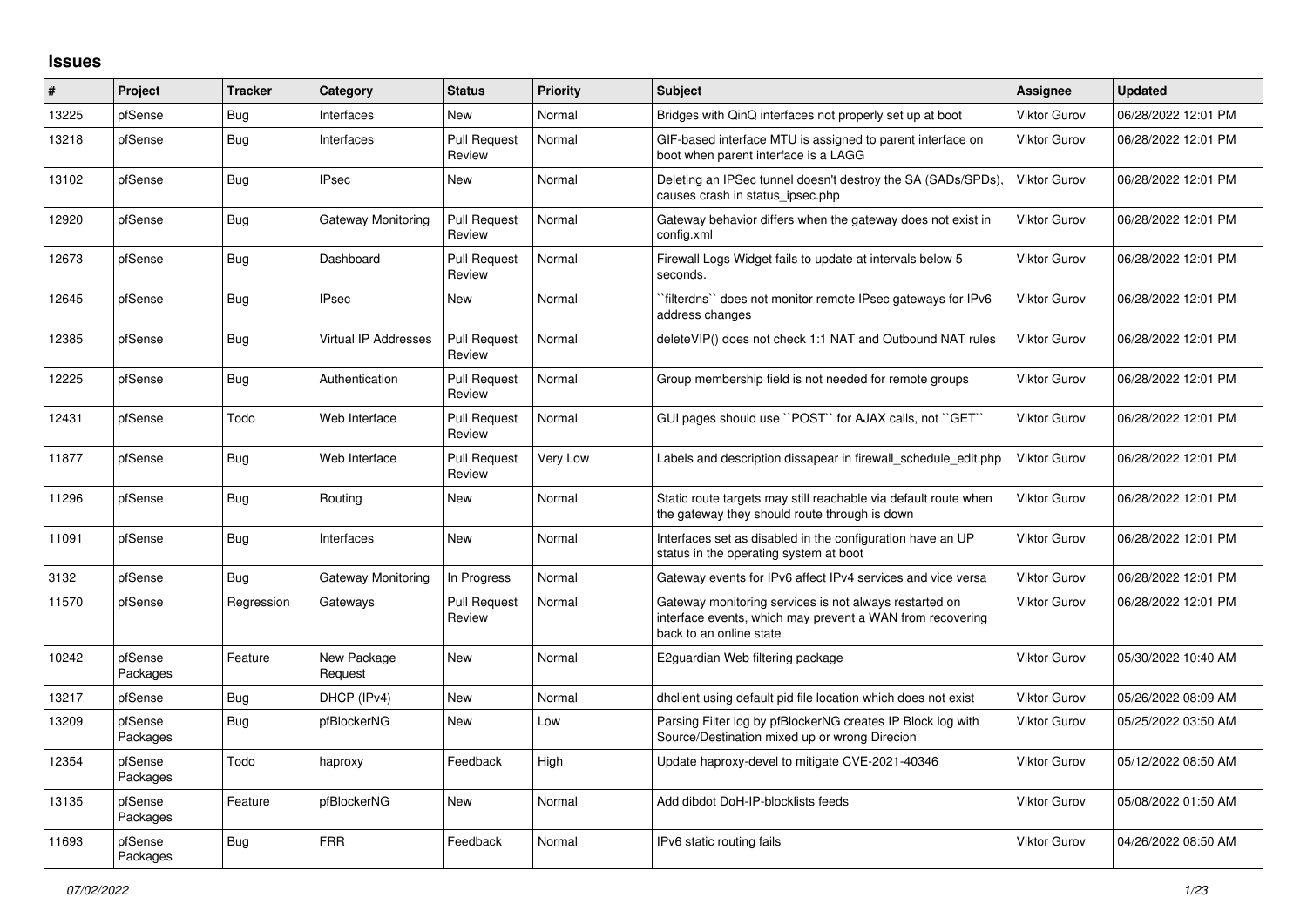| $\sharp$ | Project             | <b>Tracker</b> | Category           | <b>Status</b>                 | Priority | <b>Subject</b>                                                                                          | Assignee     | <b>Updated</b>      |
|----------|---------------------|----------------|--------------------|-------------------------------|----------|---------------------------------------------------------------------------------------------------------|--------------|---------------------|
| 9721     | pfSense<br>Packages | Feature        | Squid              | Feedback                      | Normal   | add squidclient -h 127.0.0.1 mgr:info output to Diagnostics /<br>Squid and status.php                   | Viktor Gurov | 04/22/2022 02:21 AM |
| 9982     | pfSense<br>Packages | Feature        | Squid              | Feedback                      | Normal   | basic Idap auth TLS connection                                                                          | Viktor Gurov | 04/22/2022 02:21 AM |
| 10450    | pfSense<br>Packages | <b>Bug</b>     | Squid              | Feedback                      | Normal   | Squid reverse proxy switching peers                                                                     | Viktor Gurov | 04/22/2022 02:21 AM |
| 10572    | pfSense<br>Packages | <b>Bug</b>     | Squid              | Feedback                      | Normal   | STARTTLS option is ignored                                                                              | Viktor Gurov | 04/22/2022 02:20 AM |
| 10779    | pfSense<br>Packages | Feature        | haproxy            | Feedback                      | Normal   | <b>HAProxy SSL/TLS Compatibility Mode</b>                                                               | Viktor Gurov | 04/22/2022 02:20 AM |
| 10871    | pfSense<br>Packages | Feature        | FreeRADIUS         | Feedback                      | Normal   | Extra time period counters for SQL backend                                                              | Viktor Gurov | 04/22/2022 02:19 AM |
| 10908    | pfSense<br>Packages | Feature        | FreeRADIUS         | Feedback                      | Normal   | FreeRADIUS server certificate not using full CA chain                                                   | Viktor Gurov | 04/22/2022 02:19 AM |
| 12916    | pfSense<br>Packages | <b>Bug</b>     | pfBlockerNG        | <b>New</b>                    | Normal   | pfBlockerNG-devel cron job does not trigger xmlrpc sync                                                 | Viktor Gurov | 04/11/2022 12:55 PM |
| 13034    | pfSense<br>Packages | Bug            | Zabbix             | Feedback                      | Normal   | Zabbix6 Agent and Proxy fail to set the PSK from the web GUI<br>in its conf files                       | Viktor Gurov | 04/06/2022 11:59 AM |
| 11343    | pfSense<br>Packages | Bug            | <b>BIND</b>        | Feedback                      | Low      | Invalid link to pfSense-pkg-bind changelog                                                              | Viktor Gurov | 04/05/2022 08:12 AM |
| 13002    | pfSense<br>Packages | Regression     | <b>BIND</b>        | Feedback                      | Normal   | BIND 9.16_13 could not find existing DNSSEC keys at<br>cf/named/etc/namedb/keys due to directory change | Viktor Gurov | 03/31/2022 12:14 PM |
| 12706    | pfSense<br>Packages | Bug            | pfBlockerNG        | Feedback                      | Normal   | pfBlockerNG and unbound does not work after switching /var to<br>RAM disk                               | Viktor Gurov | 03/24/2022 10:47 AM |
| 12965    | pfSense<br>Packages | <b>Bug</b>     | <b>FRR</b>         | <b>Pull Request</b><br>Review | Normal   | FRR BFD peer configuration is handled incorrectly in some<br>cases                                      | Viktor Gurov | 03/22/2022 08:04 AM |
| 12623    | pfSense<br>Packages | <b>Bug</b>     | <b>ACME</b>        | New                           | Normal   | acme.sh package   DNS-ISPConfig settings                                                                | Viktor Gurov | 03/10/2022 03:42 PM |
| 12869    | pfSense<br>Packages | Bug            | <b>BIND</b>        | Feedback                      | Normal   | Bind DNS Package AAAA filtering Broken on new ZFS Installs                                              | Viktor Gurov | 03/09/2022 12:38 PM |
| 12670    | pfSense<br>Packages | <b>Bug</b>     | <b>ACME</b>        | <b>New</b>                    | Normal   | ACME package writes credentials to system log                                                           | Viktor Gurov | 03/07/2022 10:58 AM |
| 12909    | pfSense<br>Packages | Feature        | Suricata           | <b>New</b>                    | Normal   | Convert Suricata GeoIP Lookup feature on ALERTS tab to use<br>local GeoIP2 database                     | Viktor Gurov | 03/07/2022 08:28 AM |
| 12865    | pfSense<br>Packages | Todo           | <b>RRD Summary</b> | Feedback                      | Normal   | <b>RRD Summary improvements</b>                                                                         | Viktor Gurov | 03/04/2022 12:20 PM |
| 5922     | pfSense             | Feature        | <b>SNMP</b>        | <b>New</b>                    | Normal   | SNMP - enable SNMP v3 functionality                                                                     | Viktor Gurov | 03/02/2022 02:40 PM |
| 12683    | pfSense<br>Packages | Bug            | Snort              | Feedback                      | Normal   | snort get vpns list() does not include OpenVPN CSO                                                      | Viktor Gurov | 02/15/2022 10:47 AM |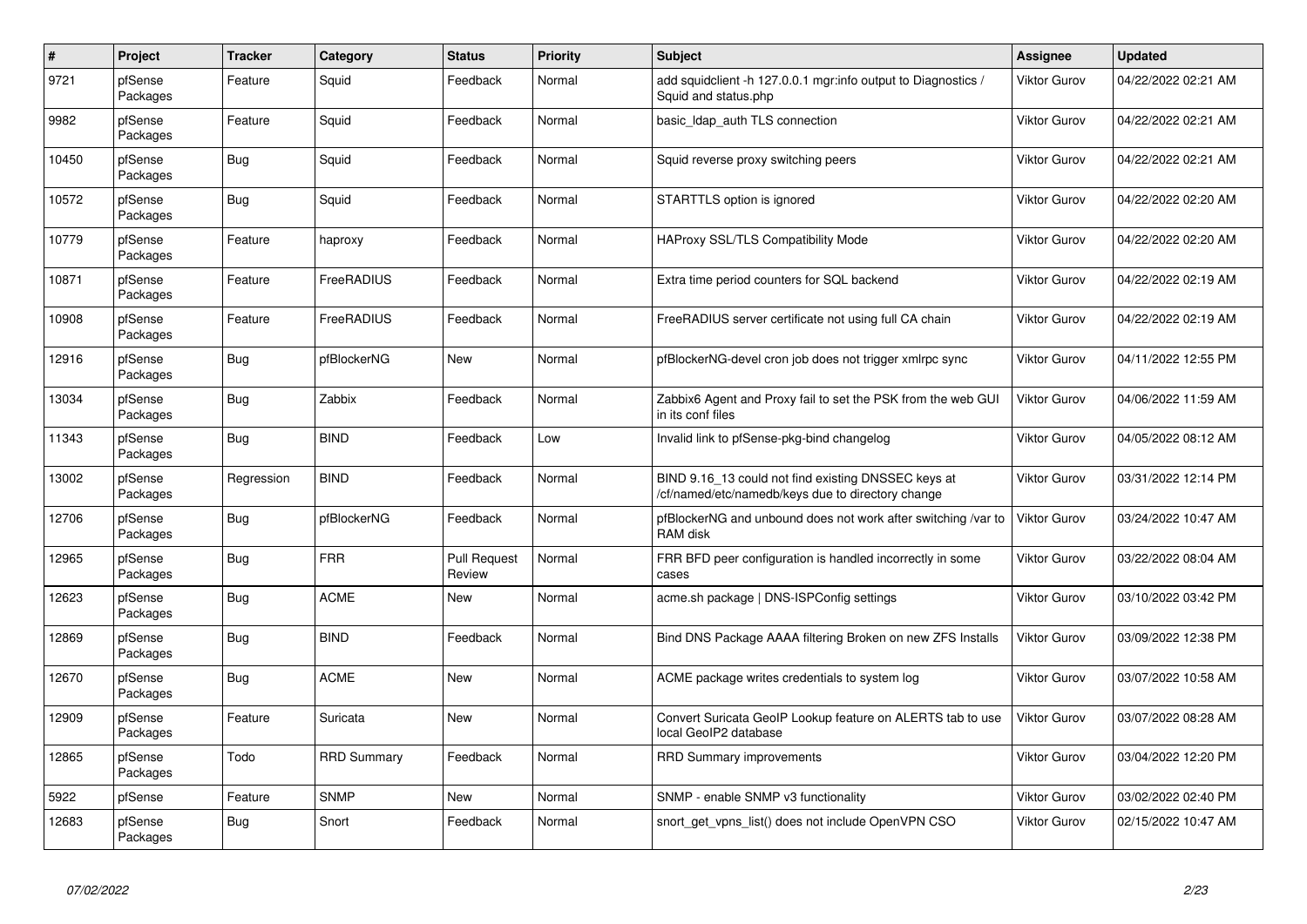| $\sharp$ | Project             | <b>Tracker</b> | Category        | <b>Status</b>                 | Priority | <b>Subject</b>                                                                                    | Assignee     | <b>Updated</b>      |
|----------|---------------------|----------------|-----------------|-------------------------------|----------|---------------------------------------------------------------------------------------------------|--------------|---------------------|
| 11836    | pfSense<br>Packages | Bug            | <b>FRR</b>      | Assigned                      | Normal   | FRR ACCEPTFILTER unstable                                                                         | Viktor Gurov | 02/14/2022 07:20 AM |
| 12762    | pfSense             | Bug            | <b>IPsec</b>    | New                           | Normal   | IPsec keep alive check ignores Child SA Start Action                                              | Viktor Gurov | 02/07/2022 11:21 AM |
| 12351    | pfSense<br>Packages | Todo           | pfBlockerNG     | Feedback                      | Normal   | Remove non-functional feeds                                                                       | Viktor Gurov | 02/04/2022 02:29 PM |
| 12720    | pfSense             | Bug            | Rules / NAT     | <b>Pull Request</b><br>Review | Normal   | Hide the ``tag`` field on non-floating tabs                                                       | Viktor Gurov | 01/24/2022 03:11 PM |
| 12281    | pfSense<br>Packages | Feature        | Nut             | <b>New</b>                    | Normal   | Add support for Telegram/Pushover notifications                                                   | Viktor Gurov | 01/24/2022 07:25 AM |
| 12206    | pfSense<br>Packages | Bug            | <b>NET-SNMP</b> | Feedback                      | Normal   | Certificate Manager page doesn't show Net-SNMP used<br>certificates                               | Viktor Gurov | 12/30/2021 09:40 AM |
| 12653    | pfSense<br>Packages | Regression     | <b>FRR</b>      | Feedback                      | Normal   | RIP related startup error                                                                         | Viktor Gurov | 12/30/2021 08:37 AM |
| 12264    | pfSense<br>Packages | Bug            | Squid           | Feedback                      | Low      | Stray <table> line in squid monitor.php</table>                                                   | Viktor Gurov | 12/23/2021 10:53 AM |
| 11098    | pfSense<br>Packages | <b>Bug</b>     | Backup          | Feedback                      | Normal   | Backup Files and Directories plugin crashes firewall if /root<br>specified as backup location     | Viktor Gurov | 12/23/2021 10:45 AM |
| 8827     | pfSense<br>Packages | Bug            | squidguard      | New                           | Normal   | Squidguard: ACL redirect modes 'redirect' and 'err page' send<br>unresolvable URLs to the client. | Viktor Gurov | 12/21/2021 05:49 AM |
| 11738    | pfSense<br>Packages | Regression     | squidguard      | Feedback                      | Normal   | SquidGuard 1.16.18 17 Not Filtering Blacklist No-Transparent<br>Mode                              | Viktor Gurov | 12/21/2021 05:48 AM |
| 11054    | pfSense<br>Packages | Bug            | FreeRADIUS      | Assigned                      | Normal   | Check Client Certificate CN not working as described                                              | Viktor Gurov | 12/14/2021 07:22 AM |
| 12506    | pfSense<br>Packages | Bug            | Suricata        | Feedback                      | Normal   | Only selected instance is restarted on suppress list change                                       | Viktor Gurov | 12/01/2021 04:43 AM |
| 11210    | pfSense<br>Packages | Feature        | Suricata        | Feedback                      | Normal   | 3rd party rulesets                                                                                | Viktor Gurov | 11/24/2021 04:21 AM |
| 12101    | pfSense<br>Packages | Bug            | arpwatch        | Assigned                      | Normal   | ArpWatch Suppression Mac for "flip-flop" not suppressing                                          | Viktor Gurov | 10/09/2021 07:19 PM |
| 10739    | pfSense<br>Packages | Feature        | haproxy         | Feedback                      | Normal   | Update HAproxy-devel package to 2.2 and HAproxy to 2.0                                            | Viktor Gurov | 10/03/2021 03:53 PM |
| 11961    | pfSense<br>Packages | <b>Bug</b>     | <b>FRR</b>      | Feedback                      | Normal   | FRR OSPF add unwanted area 0 authentication to router ospf                                        | Viktor Gurov | 09/16/2021 10:25 PM |
| 12167    | pfSense<br>Packages | Bug            | <b>FRR</b>      | Feedback                      | Normal   | BGP TCP setkey not set if neighbor is in peer group                                               | Viktor Gurov | 09/16/2021 09:38 AM |
| 11135    | pfSense<br>Packages | Bug            | haproxy         | Feedback                      | High     | HAproxy OCSP reponse crontab bug                                                                  | Viktor Gurov | 09/10/2021 11:51 AM |
| 12322    | pfSense<br>Packages | Bug            | Suricata        | Feedback                      | Normal   | Suricata creates invalid HOME_NET entries                                                         | Viktor Gurov | 09/10/2021 11:42 AM |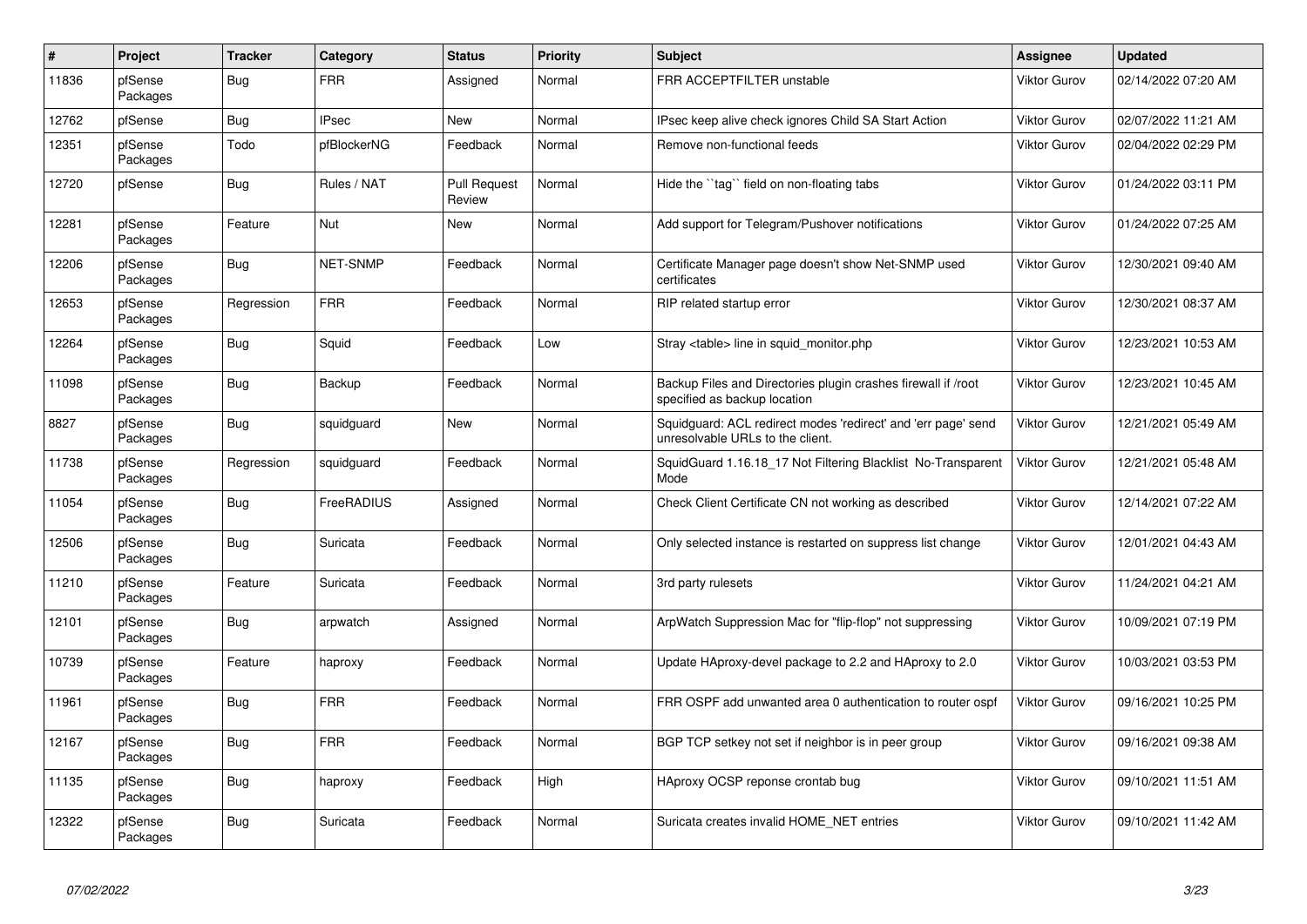| $\#$  | Project             | <b>Tracker</b> | Category      | <b>Status</b> | <b>Priority</b> | Subject                                                                         | <b>Assignee</b>     | <b>Updated</b>      |
|-------|---------------------|----------------|---------------|---------------|-----------------|---------------------------------------------------------------------------------|---------------------|---------------------|
| 11295 | pfSense<br>Packages | Feature        | pfBlockerNG   | Feedback      | Normal          | DNSBL IDN support                                                               | Viktor Gurov        | 09/10/2021 11:33 AM |
| 12292 | pfSense<br>Packages | Feature        | Suricata      | Feedback      | Normal          | GeoIP look on the Alerts, Blocked and Files pages                               | Viktor Gurov        | 08/23/2021 08:16 AM |
| 12285 | pfSense<br>Packages | Feature        | Suricata      | In Progress   | Normal          | Add more EVE Logged Traffic protocols                                           | <b>Viktor Gurov</b> | 08/20/2021 08:22 AM |
| 6964  | pfSense<br>Packages | <b>Bug</b>     | Suricata      | Feedback      | Normal          | Host OS Policy Assignment broken when using "Import" or<br>"Aliases" buttons    | Viktor Gurov        | 08/20/2021 07:52 AM |
| 10872 | pfSense<br>Packages | Feature        | Suricata      | Feedback      | Normal          | Add adjustable notification for Severity Alert                                  | Viktor Gurov        | 08/20/2021 07:52 AM |
| 9852  | pfSense<br>Packages | Feature        | Suricata      | Feedback      | Normal          | show File-Store directory listing                                               | Viktor Gurov        | 08/20/2021 07:52 AM |
| 12278 | pfSense<br>Packages | Regression     | Zabbix        | Feedback      | Normal          | Invalid plugin_certificates() function name                                     | <b>Viktor Gurov</b> | 08/19/2021 05:52 AM |
| 11847 | pfSense<br>Packages | <b>Bug</b>     | <b>FRR</b>    | Feedback      | Normal          | Filters not applied to PEER Groups                                              | <b>Viktor Gurov</b> | 07/30/2021 07:45 PM |
| 12036 | pfSense<br>Packages | <b>Bug</b>     | Zabbix        | Feedback      | Normal          | Certificate Manager page do not show Zabbix used certificates                   | Viktor Gurov        | 07/15/2021 11:46 AM |
| 11681 | pfSense<br>Packages | <b>Bug</b>     | <b>FRR</b>    | Feedback      | Normal          | FRR generates invalid BFD configuration after removing<br>interfaces            | Viktor Gurov        | 07/14/2021 04:40 PM |
| 11746 | pfSense<br>Packages | Bug            | FreeRADIUS    | Feedback      | Normal          | Second LDAP server configuration misses the ipaNThash<br>control attribute      | Viktor Gurov        | 07/14/2021 01:44 PM |
| 11756 | pfSense<br>Packages | Bug            | haproxy       | Feedback      | Normal          | HaProxy does not transfer backend states during reload                          | Viktor Gurov        | 07/14/2021 01:21 PM |
| 11515 | pfSense<br>Packages | <b>Bug</b>     | node_exporter | Feedback      | Normal          | node_exporter 0.18.1_1 - Unable to interact or start the service<br>from web ui | Viktor Gurov        | 07/14/2021 12:37 PM |
| 11937 | pfSense<br>Packages | <b>Bug</b>     | haproxy       | Feedback      | Normal          | HAproxy "Use Client-IP" option breaks Captive Portal                            | Viktor Gurov        | 06/22/2021 08:48 AM |
| 11491 | pfSense<br>Packages | <b>Bug</b>     | haproxy       | Feedback      | Normal          | haproxy-devel v0.62_2 - startup error 'httpchk'                                 | <b>Viktor Gurov</b> | 06/22/2021 08:46 AM |
| 11477 | pfSense<br>Packages | <b>Bug</b>     | <b>FRR</b>    | Feedback      | Normal          | FRR does not recognize some BFD options                                         | Viktor Gurov        | 02/26/2021 10:52 PM |
| 11404 | pfSense<br>Packages | <b>Bug</b>     | <b>FRR</b>    | Feedback      | Normal          | Incorrect prefix/access lists migration on update                               | Viktor Gurov        | 02/18/2021 09:49 AM |
| 11388 | pfSense<br>Packages | <b>Bug</b>     | FreeRADIUS    | Feedback      | Normal          | Captive Portal authentication error with MySQL backend                          | Viktor Gurov        | 02/10/2021 08:54 AM |
| 11155 | pfSense<br>Packages | Feature        | pfBlockerNG   | Feedback      | Normal          | SafeSearch AAAA                                                                 | Viktor Gurov        | 02/05/2021 04:54 AM |
| 11331 | pfSense<br>Packages | <b>Bug</b>     | FreeRADIUS    | Feedback      | Normal          | FreeRADIUS latest package upgrade broke Plain Mac<br>Authentication             | Viktor Gurov        | 01/30/2021 10:08 AM |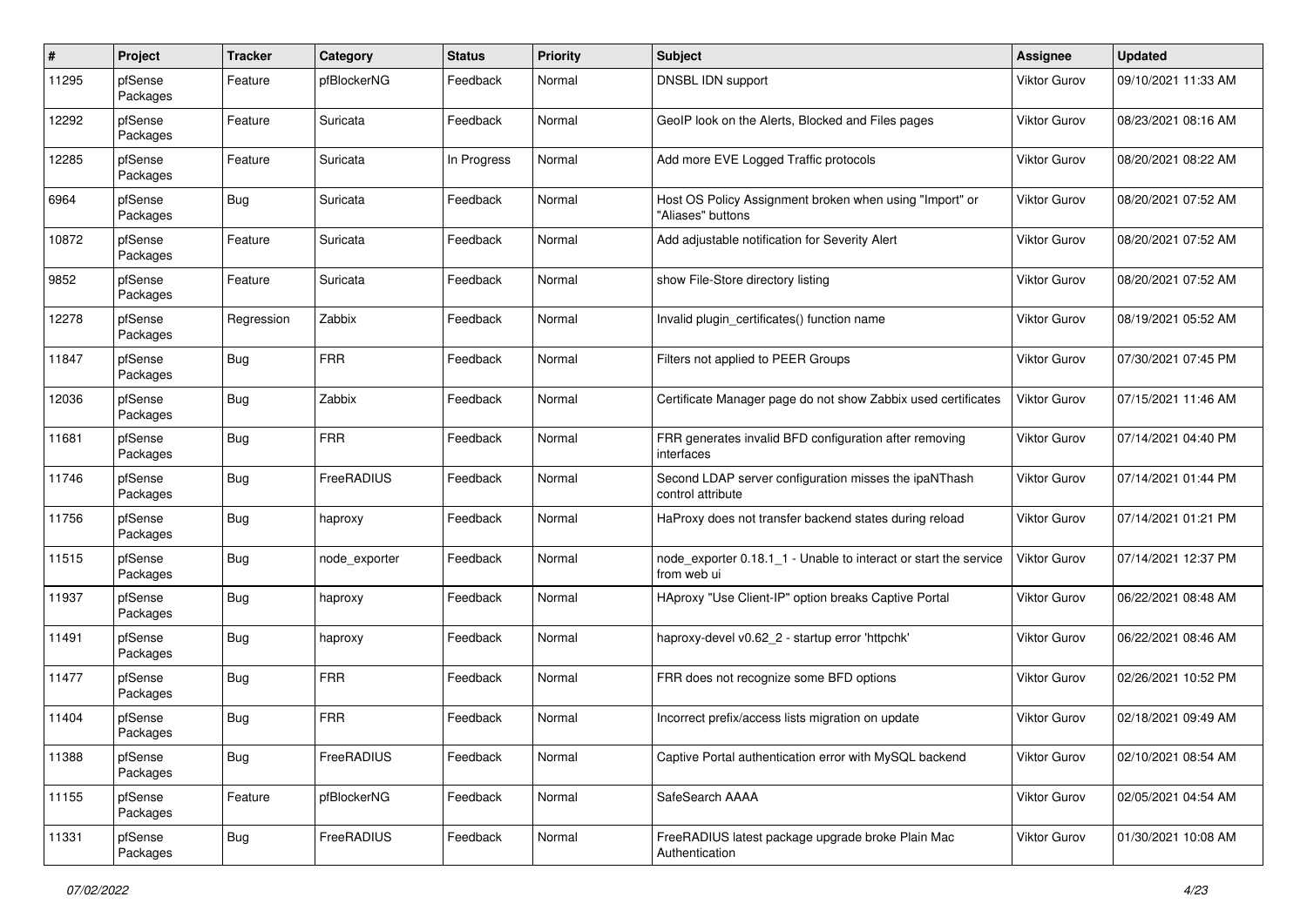| #     | Project             | <b>Tracker</b> | Category              | <b>Status</b>                 | <b>Priority</b> | Subject                                                                               | <b>Assignee</b>                | <b>Updated</b>      |
|-------|---------------------|----------------|-----------------------|-------------------------------|-----------------|---------------------------------------------------------------------------------------|--------------------------------|---------------------|
| 4088  | pfSense<br>Packages | <b>Bug</b>     | squidguard            | Feedback                      | Normal          | Buggy squidgurd config file is created                                                | Viktor Gurov                   | 01/28/2021 10:01 AM |
| 11248 | pfSense<br>Packages | Feature        | squidguard            | Feedback                      | Normal          | SafeSearch update                                                                     | Viktor Gurov                   | 01/28/2021 10:01 AM |
| 11274 | pfSense<br>Packages | <b>Bug</b>     | ntop                  | Feedback                      | Normal          | ntopng https web server does not present full certificate chain                       | Viktor Gurov                   | 01/28/2021 09:51 AM |
| 10541 | pfSense<br>Packages | Feature        | Squid                 | Feedback                      | Normal          | Squid failover and load balancing                                                     | Viktor Gurov                   | 01/14/2021 07:34 AM |
| 11180 | pfSense<br>Packages | Bug            | Filer                 | Feedback                      | Normal          | Filer run action for files on sync that wan't been modified                           | <b>Viktor Gurov</b>            | 01/08/2021 07:27 AM |
| 2386  | pfSense             | Feature        | Interfaces            | <b>Pull Request</b><br>Review | Normal          | Bridge member that is not an assigned interface                                       | Viktor Gurov                   | 12/02/2020 06:01 AM |
| 8794  | pfSense             | Feature        | <b>NTPD</b>           | New                           | Normal          | NTP authentiction                                                                     | Tod L                          | 08/05/2021 01:20 AM |
| 13298 | pfSense             | <b>Bug</b>     | Dynamic DNS           | <b>Pull Request</b><br>Review | Normal          | Dynv6 does not check response code when updating                                      | <b>Tiago Beling</b><br>d'Avila | 06/28/2022 12:01 PM |
| 13114 | pfSense<br>Packages | <b>Bug</b>     | <b>BIND</b>           | Feedback                      | Normal          | BIND calls rndc in rc stop when named is not running                                  | <b>Stuart Wyatt</b>            | 05/04/2022 12:41 PM |
| 11352 | pfSense             | <b>Bug</b>     | FreeBSD               | New                           | Low             | CTF types > 2^15 in the pfSense kernel config results in<br>DTrace failing            | Scott Long                     | 03/17/2021 02:52 AM |
| 8179  | pfSense             | <b>Bug</b>     | DHCP (IPv4)           | Feedback                      | Normal          | Incorrect reverse DNS zone in DHCP server config for<br>non-octet-aligned subnet mask | Renato Botelho                 | 02/09/2022 11:17 PM |
| 13282 | pfSense Plus        | Bug            | Aliases / Tables      | New                           | Normal          | FQDN Aliases Break if an Invalid Domain is Present in the<br>Chain                    | Reid Linnemann                 | 06/30/2022 05:04 PM |
| 13317 | pfSense             | Bug            | PHP Interpreter       | Feedback                      | Normal          | `array_filter`` PHP Errors in ``interfaces.inc``                                      | Reid Linnemann                 | 06/30/2022 11:46 AM |
| 11545 | pfSense             | Regression     | Interfaces            | Feedback                      | Normal          | Primary interface address is not always used when VIPs are<br>present                 | Reid Linnemann                 | 06/28/2022 12:01 PM |
| 1831  | pfSense             | Feature        | <b>Captive Portal</b> | New                           | Normal          | Captive portal IPv6 support                                                           | Reid Linnemann                 | 06/28/2022 12:01 PM |
| 9296  | pfSense             | <b>Bug</b>     | Aliases / Tables      | Confirmed                     | Low             | Alias content is sometimes incomplete when mixing FQDN and<br>IP address              | Reid Linnemann                 | 06/18/2022 03:12 PM |
| 13215 | pfSense             | <b>Bug</b>     | <b>Captive Portal</b> | Assigned                      | Normal          | Allowed MAC/IP/Hostname traffic counts for authorized users                           | Reid Linnemann                 | 05/31/2022 05:31 PM |
| 13226 | pfSense             | <b>Bug</b>     | <b>Captive Portal</b> | Confirmed                     | Normal          | Captive Portal doesn't disconnect established OpenVPN link                            | Reid Linnemann                 | 05/30/2022 10:38 AM |
| 4451  | pfSense             | <b>Bug</b>     | DHCP (IPv4)           | New                           | Low             | Status DHCP Leases shows double entries for static entries<br>without IP address      | <b>Phillip Davis</b>           | 05/21/2022 04:55 PM |
| 7216  | pfSense             | Feature        | Web Interface         | New                           | Normal          | Allow user to choose date display format                                              | <b>Phillip Davis</b>           | 02/02/2018 04:20 PM |
| 11498 | pfSense             | Feature        | WireGuard             | New                           | Normal          | WireGuard does not pass multicast traffic to peer                                     | Peter Grehan                   | 03/19/2021 10:59 AM |
| 12462 | pfSense<br>Packages | Feature        | Telegraf              | <b>Pull Request</b><br>Review | Normal-package  | Telegraf: Add "devfs" to ignore_fs                                                    | Offstage Roller                | 10/18/2021 09:03 AM |
| 9970  | pfSense             | Feature        | <b>Captive Portal</b> | New                           | Low             | Captive Portal and SAML2 Integration                                                  | Mauro Braggio                  | 10/12/2020 07:39 AM |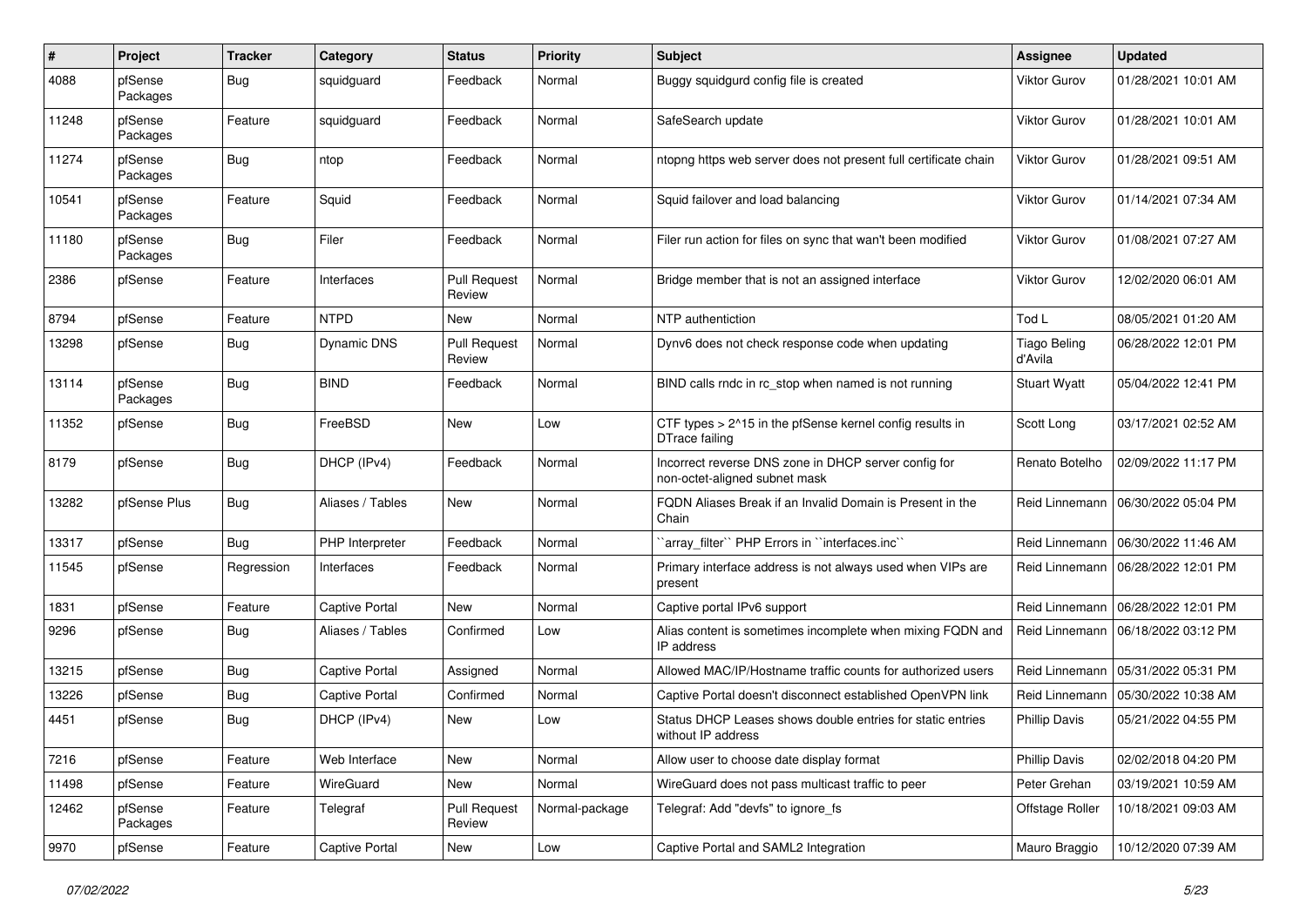| #     | Project      | <b>Tracker</b>     | Category                | <b>Status</b>                 | <b>Priority</b> | Subject                                                                                                     | <b>Assignee</b>       | <b>Updated</b>      |
|-------|--------------|--------------------|-------------------------|-------------------------------|-----------------|-------------------------------------------------------------------------------------------------------------|-----------------------|---------------------|
| 2693  | pfSense      | Feature            | Console Menu            | New                           | Normal          | Allow mapping mapping non-physical interfaces via console                                                   | Mathieu Simon         | 11/27/2012 03:00 PM |
| 13316 | pfSense      | Regression         | <b>Operating System</b> | Feedback                      | Normal          | 'vmstat -m'` value for ''temp'' is accounted for incorrectly,<br>resulting in underflows                    | Mateusz Guzik         | 06/29/2022 10:01 AM |
| 13014 | pfSense      | <b>Bug</b>         | <b>IPsec</b>            | New                           | Normal          | Charon.vici can get in a bad state                                                                          | Mateusz Guzik         | 06/28/2022 12:01 PM |
| 12079 | pfSense      | Bug                | <b>IGMP Proxy</b>       | New                           | Normal          | IGMPProxy: kernel panic, Sleeping thread owns a<br>non-sleepable lock                                       | Mateusz Guzik         | 06/28/2022 12:01 PM |
| 12849 | pfSense      | Bug                | <b>Operating System</b> | New                           | Normal          | pfsync kernel crash on reboot                                                                               | Mateusz Guzik         | 02/22/2022 02:02 PM |
| 12547 | pfSense      | Bug                | <b>Operating System</b> | Feedback                      | Normal          | unsheduled system reboot/crash                                                                              | Mateusz Guzik         | 12/01/2021 01:20 PM |
| 12144 | pfSense      | Bug                | <b>Operating System</b> | In Progress                   | Normal          | Bug in "df -t" filtering if two filesystems use the same<br>mountpoint                                      | Mateusz Guzik         | 09/10/2021 10:07 AM |
| 9349  | pfSense      | Bug                | IPsec                   | Confirmed                     | Normal          | IPSec service start/stop/restart fails after settings change                                                | Markus<br>Stockhausen | 10/30/2020 01:33 PM |
| 13243 | pfSense      | <b>Bug</b>         | OpenVPN                 | <b>Pull Request</b><br>Review | Normal          | OpenVPN status for multi-user VPN shows info icon to display<br>RADIUS rules when there are none to display | Marcos<br>Mendoza     | 06/28/2022 12:01 PM |
| 7996  | pfSense      | Bug                | Web Interface           | <b>Pull Request</b><br>Review | Very Low        | Unnecessary link tag in login page                                                                          | Marcos<br>Mendoza     | 06/28/2022 12:01 PM |
| 13270 | pfSense Docs | <b>New Content</b> | OpenVPN                 | <b>Pull Request</b><br>Review | Normal          | OpenVPN client gateway is incorrect when the server does not<br>push routes                                 | Marcos<br>Mendoza     | 06/26/2022 12:54 PM |
| 13094 | pfSense      | Feature            | Packet Capture          | <b>Pull Request</b><br>Review | Normal          | Allow packet capture filtering in tagged packets                                                            | Marcos<br>Mendoza     | 04/24/2022 06:06 PM |
| 12495 | pfSense      | Feature            | <b>Dynamic DNS</b>      | <b>Pull Request</b><br>Review | Normal          | DynDNS: add deSEC IPv4&v6 simultaneos update                                                                | Lukas Wiest           | 11/01/2021 08:53 AM |
| 12494 | pfSense      | Feature            | <b>Dynamic DNS</b>      | <b>Pull Request</b><br>Review | Normal          | DynDNS: make simultaneous update of IP and LegacyIP<br>possible                                             | Lukas Wiest           | 11/01/2021 08:52 AM |
| 11626 | pfSense Plus | <b>Bug</b>         | Authentication          | New                           | Normal          | Google LDAP connection failed due to lack of SNI for TLS 1.3                                                | Luiz Souza            | 06/27/2022 07:23 AM |
| 9123  | pfSense      | <b>Bug</b>         | Interfaces              | Feedback                      | Very High       | Adding/configuring vlan on ixl-devices causes ag add macvlan<br>err -53, aq_error 14                        | Luiz Souza            | 05/16/2022 07:57 AM |
| 1819  | pfSense      | Bug                | <b>DNS Resolver</b>     | New                           | Normal          | DNS Resolver Not Registering DHCP Server Specified Domain<br>Name                                           | Luiz Souza            | 04/28/2022 01:53 PM |
| 8100  | pfSense      | Bug                | CARP                    | New                           | Normal          | pfsync Initially Deletes States on Primary for Connections<br>Established through Secondary                 | Luiz Souza            | 02/08/2022 12:59 PM |
| 7235  | pfSense      | <b>Bug</b>         | <b>IPsec</b>            | New                           | Normal          | 4860 has not got significant IPsec performance rising with<br>enabled HW acceleration                       | Luiz Souza            | 12/18/2021 04:32 PM |
| 8013  | pfSense      | Bug                | <b>IPsec</b>            | New                           | Normal          | IPsec MSS clamping value shared for IPv4 and IPv6                                                           | Luiz Souza            | 10/28/2021 01:37 PM |
| 4479  | pfSense      | <b>Bug</b>         | <b>Operating System</b> | New                           | Normal          | Firewall rules won't match GRE interface after applying IPSEC<br>transport encryption on GRE tunnel         | Luiz Souza            | 08/20/2021 08:46 AM |
| 8815  | pfSense      | <b>Bug</b>         | Interfaces              | New                           | Normal          | IP addresses are removed from interfaces when link is lost and<br>either IPv4 or IPv6 is dynamic            | Luiz Souza            | 07/21/2021 07:49 AM |
| 10708 | pfSense      | <b>Bug</b>         | Upgrade                 | New                           | Normal          | ZFS bootpool boot symlink issue                                                                             | Luiz Souza            | 03/08/2021 07:03 AM |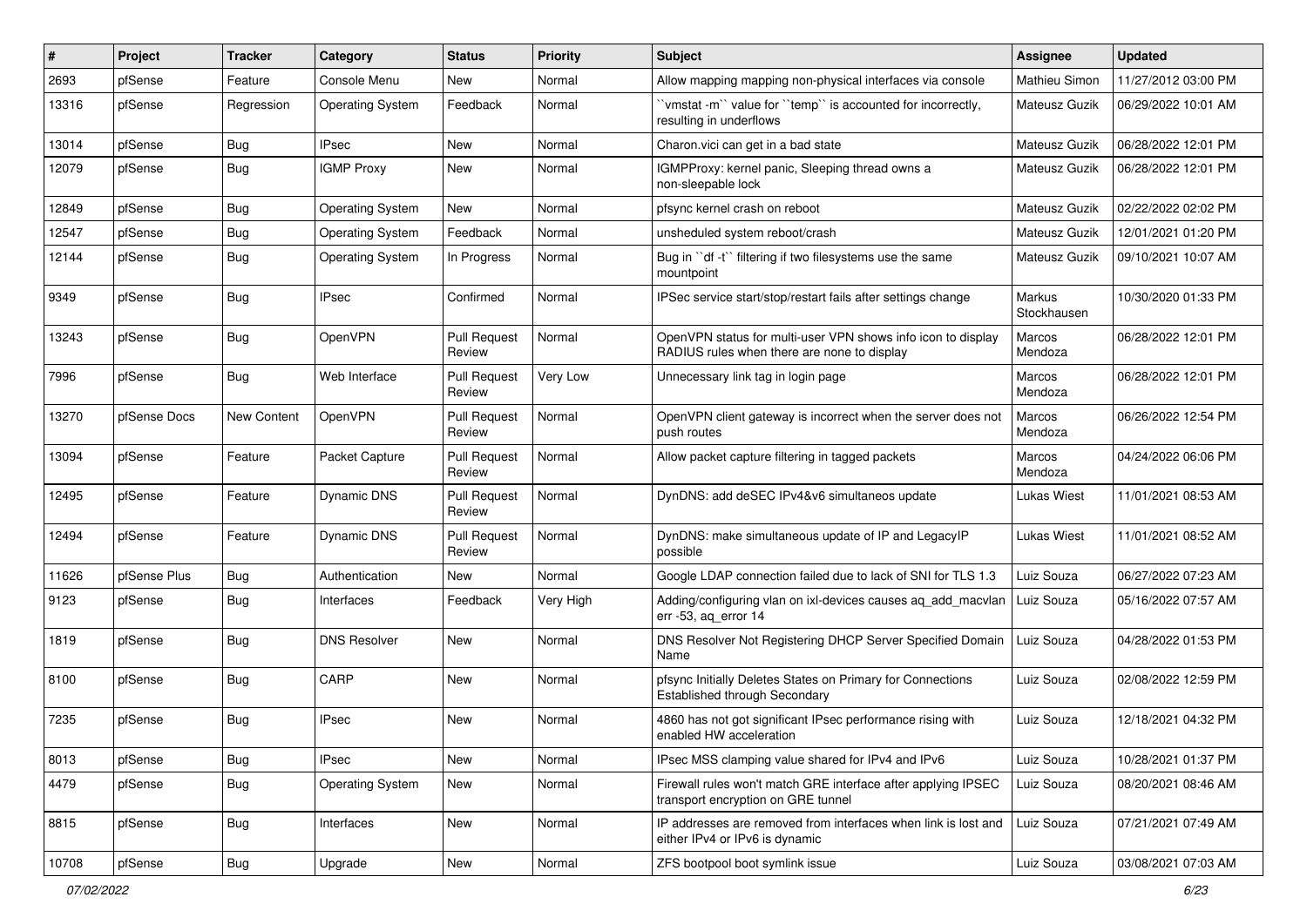| $\#$  | Project             | <b>Tracker</b> | Category                            | <b>Status</b>                 | <b>Priority</b> | Subject                                                                                               | <b>Assignee</b> | <b>Updated</b>      |
|-------|---------------------|----------------|-------------------------------------|-------------------------------|-----------------|-------------------------------------------------------------------------------------------------------|-----------------|---------------------|
| 4405  | pfSense             | Feature        | <b>Traffic Shaper</b><br>(ALTQ)     | In Progress                   | Normal          | Traffic shaping doesn't work when applied to a bridge interface                                       | Luiz Souza      | 02/09/2021 12:05 PM |
| 7389  | pfSense             | Bug            | <b>Traffic Shaper</b><br>(Limiters) | In Progress                   | Normal          | Limiter does not work with transparent proxy                                                          | Luiz Souza      | 02/01/2021 03:31 PM |
| 8611  | pfSense             | Bug            | Interfaces                          | In Progress                   | Normal          | unable to receive IPv6 RA's on SG-1000, default route lost                                            | Luiz Souza      | 02/01/2021 03:31 PM |
| 8964  | pfSense             | Bug            | <b>IPsec</b>                        | New                           | High            | IPsec async cryptography advanced setting - TCP traffic not<br>passing through                        | Luiz Souza      | 12/08/2020 12:09 PM |
| 6333  | pfSense             | <b>Bug</b>     | Gateway Monitoring                  | Confirmed                     | Normal          | Bootup starts/restarts dpinger multiple times                                                         | Luiz Souza      | 11/16/2020 01:11 PM |
| 10875 | pfSense             | <b>Bug</b>     | Gateways                            | New                           | Normal          | PPP periodic reset does not fully restore gateway group<br>round-robin functionality                  | Luiz Souza      | 11/05/2020 07:44 AM |
| 8192  | pfSense             | Bug            | Gateway Monitoring                  | New                           | Low             | dpinger - Change in ISP link-local IPv6 address drops<br>connectivity                                 | Luiz Souza      | 11/05/2020 07:31 AM |
| 10904 | pfSense             | Feature        | <b>DHCP Relay</b>                   | <b>Pull Request</b><br>Review | Normal          | Support vti interfaces in dhcrelay                                                                    | Luiz Souza      | 10/12/2020 07:35 AM |
| 4298  | pfSense             | <b>Bug</b>     | <b>SNMP</b>                         | Assigned                      | Very Low        | Excessive errors from snmpd                                                                           | Luiz Souza      | 09/13/2020 08:21 AM |
| 8324  | pfSense             | <b>Bug</b>     | Hardware / Drivers                  | New                           | Normal          | bxe cards require promisc for OSPF                                                                    | Luiz Souza      | 05/25/2020 03:19 PM |
| 6295  | pfSense             | Bug            | <b>Traffic Shaper</b><br>(Limiters) | New                           | Normal          | Crash upon applying CODELQ to untagged parent interface<br>when also applied to daughter VLAN         | Luiz Souza      | 08/20/2019 02:44 PM |
| 7212  | pfSense             | Feature        | Hardware / Drivers                  | New                           | Normal          | Provide Driver for SG-1000 Crypto Accelerator                                                         | Luiz Souza      | 08/20/2019 08:46 AM |
| 4796  | pfSense             | Feature        | Routing                             | New                           | Normal          | Support Multiple FIBs in pfSense                                                                      | Luiz Souza      | 09/22/2017 12:12 AM |
| 3824  | pfSense             | Bug            | <b>Traffic Shaper</b><br>(Limiters) | Confirmed                     | Normal          | Limiters on bridge break traffic outside locally-configured IP<br>subnets                             | Luiz Souza      | 11/03/2016 07:16 PM |
| 6220  | pfSense             | <b>Bug</b>     | <b>Operating System</b>             | Confirmed                     | Normal          | state mismatch with host-initiated traffic matching binat to IP not<br>locally assigned               | Luiz Souza      | 06/08/2016 09:23 AM |
| 6023  | pfSense<br>Packages | Bug            | Suricata                            | New                           | Low             | Traffic Shaper (pfsense 2.3) Suricata V3.0 Inline Mode<br>Operation                                   | Luiz Souza      | 04/15/2016 05:59 AM |
| 4406  | pfSense             | <b>Bug</b>     | <b>Operating System</b>             | Confirmed                     | Normal          | ALTQ problems with wireless cloned interfaces                                                         | Luiz Souza      | 11/19/2015 12:06 AM |
| 13323 | pfSense             | Bug            | <b>Captive Portal</b>               | New                           | Normal          | Captive Portal breaks policy based routing for mac address<br>bypassed clients after upgrade to 22.05 | Kristof Provost | 06/30/2022 09:46 AM |
| 13303 | pfSense             | Bug            | Dynamic DNS                         | <b>Pull Request</b><br>Review | Normal          | DynDNS - DNSExit no longer working                                                                    | Koen Zomers     | 06/28/2022 12:01 PM |
| 11797 | pfSense<br>Packages | <b>Bug</b>     | <b>Status Traffic Totals</b>        | New                           | Normal          | Traffic Totals lost upon reboot when using a ramdisk for /var<br>and /tmp                             | John Cornwell   | 04/10/2021 06:27 PM |
| 4632  | pfSense             | Feature        | <b>Operating System</b>             | New                           | Normal          | Support for Multipath TCP (MPTCP)                                                                     | Jim Thompson    | 03/01/2022 05:39 AM |
| 6742  | pfSense             | Feature        | Authentication                      | New                           | Normal          | OAuth2 authentication for OpenVPN (and for FreeRadius)                                                | Jim Thompson    | 10/19/2020 09:19 AM |
| 3377  | pfSense             | Feature        | Captive Portal                      | New                           | Normal          | OAuth2 authentication in captive portal                                                               | Jim Thompson    | 10/19/2020 09:13 AM |
| 5616  | pfSense             | Feature        | Wireless                            | New                           | Normal          | Incorrect Wireless Channel                                                                            | Jim Thompson    | 10/09/2016 03:33 PM |
| 13318 | pfSense             | Bug            | Web Interface                       | Feedback                      | Low             | NDP Table not showing hostname                                                                        | Jim Pingle      | 07/02/2022 02:57 AM |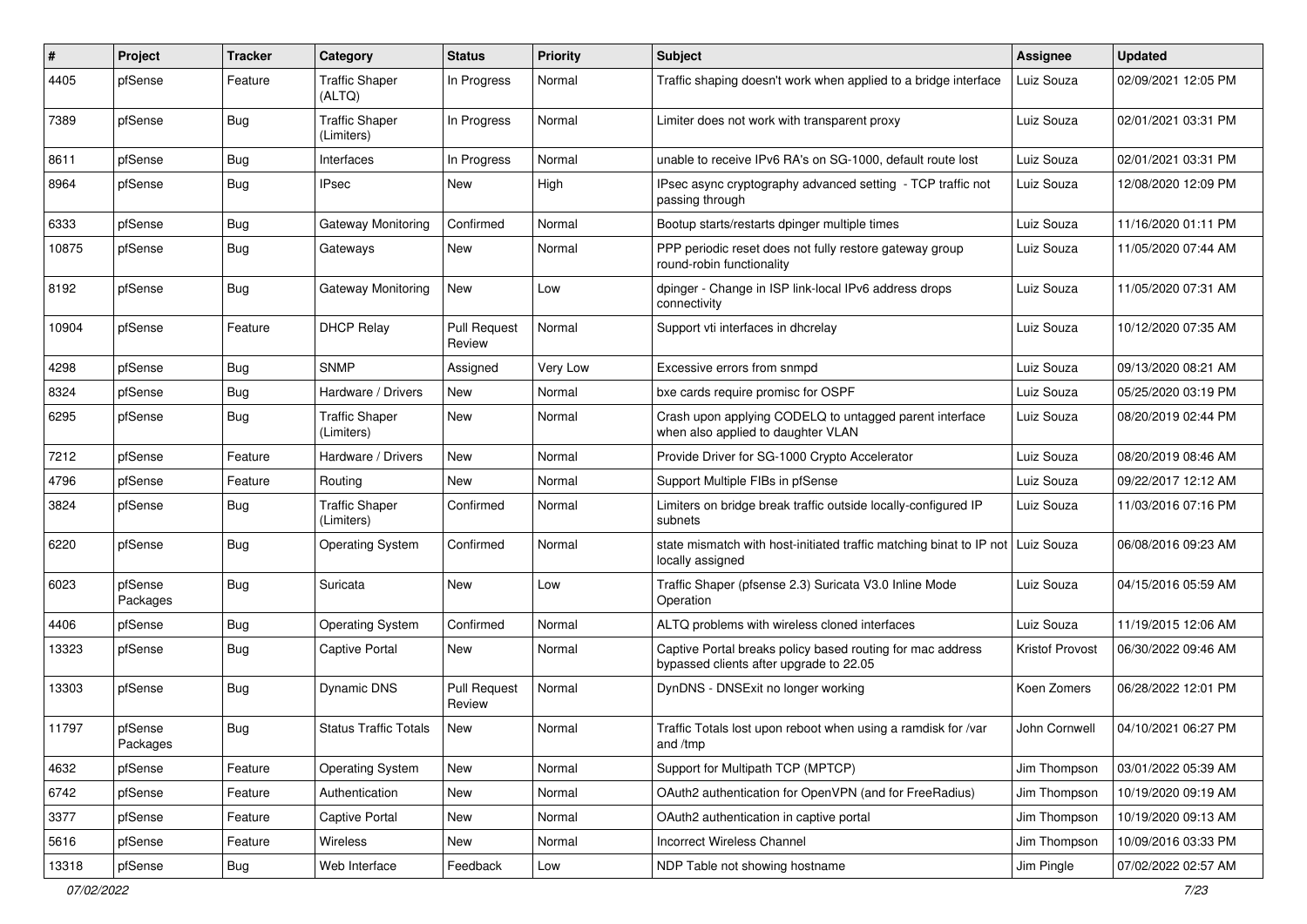| $\#$  | Project             | <b>Tracker</b> | Category                   | <b>Status</b>                 | Priority | Subject                                                                                                                                        | <b>Assignee</b> | <b>Updated</b>      |
|-------|---------------------|----------------|----------------------------|-------------------------------|----------|------------------------------------------------------------------------------------------------------------------------------------------------|-----------------|---------------------|
| 12811 | pfSense             | <b>Bug</b>     | Gateway Monitoring         | New                           | Normal   | Services are not restarted when PPP interfaces connect                                                                                         | Jim Pingle      | 06/30/2022 03:18 AM |
| 13228 | pfSense             | Bug            | Interfaces                 | New                           | Normal   | Recovering interface gateway may not be added back into<br>gateway groups and rules when expected                                              | Jim Pingle      | 06/29/2022 04:31 PM |
| 13132 | pfSense             | Bug            | Backup / Restore           | New                           | Normal   | Two SSHDATA Sections in Restored Config Breaks Unit                                                                                            | Jim Pingle      | 06/29/2022 07:53 AM |
| 13310 | pfSense             | <b>Bug</b>     | Rules / NAT                | Feedback                      | Normal   | Each line in the NPt destination IPv6 prefix list also contains the<br>network of the previous line when multiple choices are present          | Jim Pingle      | 06/28/2022 12:01 PM |
| 13272 | pfSense             | Bug            | <b>Captive Portal</b>      | <b>Pull Request</b><br>Review | Very Low | Voucher CSV output has leading space before voucher code                                                                                       | Jim Pingle      | 06/28/2022 12:01 PM |
| 13258 | pfSense             | Bug            | Console Menu               | <b>Pull Request</b><br>Review | Low      | secret menu option 100                                                                                                                         | Jim Pingle      | 06/28/2022 12:01 PM |
| 13240 | pfSense             | Bug            | Rules / NAT                | <b>New</b>                    | Normal   | User is forced to pick an NPt destination IPv6 prefix length even<br>when choosing a drop-down entry which contains a defined<br>prefix length | Jim Pingle      | 06/28/2022 12:01 PM |
| 13245 | pfSense             | Feature        | Aliases / Tables           | <b>Pull Request</b><br>Review | Normal   | Type column on Alias lists                                                                                                                     | Jim Pingle      | 06/28/2022 12:01 PM |
| 13250 | pfSense             | Todo           | DHCP (IPv4)                | <b>New</b>                    | Very Low | Clean up DHCP Server option language                                                                                                           | Jim Pingle      | 06/28/2022 12:01 PM |
| 12942 | pfSense             | <b>Bug</b>     | Gateways                   | New                           | Normal   | Code to kill states for old gateway when reconnecting an<br>interface is incorrect                                                             | Jim Pingle      | 06/28/2022 12:01 PM |
| 12335 | pfSense             | Bug            | <b>IPsec</b>               | New                           | Normal   | IPsec DNS inefficiency                                                                                                                         | Jim Pingle      | 06/28/2022 12:01 PM |
| 12549 | pfSense             | Regression     | <b>IPsec</b>               | New                           | Normal   | Per-user Mobile IPsec settings are not applied to connecting<br>mobile clients                                                                 | Jim Pingle      | 06/28/2022 12:01 PM |
| 11539 | pfSense             | <b>Bug</b>     | <b>IPsec</b>               | Feedback                      | Normal   | Mobile IPsec "split_include" value of 0.0.0.0/0 causes some<br>clients to fail                                                                 | Jim Pingle      | 06/28/2022 12:01 PM |
| 13211 | pfSense Docs        | New Content    | OpenVPN                    | Feedback                      | Normal   | OpenVPN DCO Documentation                                                                                                                      | Jim Pingle      | 06/15/2022 10:42 AM |
| 13255 | pfSense<br>Packages | Todo           | OpenVPN Client<br>Export   | New                           | Normal   | Set PKCS#12 algorithm when exporting OpenVPN ZIP or<br>Windows bundles                                                                         | Jim Pingle      | 06/08/2022 10:37 AM |
| 13088 | pfSense             | Bug            | OpenVPN                    | New                           | Normal   | OpenVPN Client Overrides: properly hide/show form fields                                                                                       | Jim Pingle      | 06/08/2022 09:15 AM |
| 12963 | pfSense<br>Packages | Feature        | Nmap                       | Feedback                      | Normal   | Run nmap scans in the background                                                                                                               | Jim Pingle      | 06/06/2022 06:55 PM |
| 13229 | pfSense Docs        | Todo           | <b>Captive Portal</b>      | Feedback                      | Normal   | Update documentation for IPFW to PF transition for Limiters<br>and Captive Portal                                                              | Jim Pingle      | 05/27/2022 03:04 PM |
| 13223 | pfSense Docs        | New Content    | Routing / Gateways         | Feedback                      | Normal   | Document new gateway state killing behavior                                                                                                    | Jim Pingle      | 05/27/2022 01:59 PM |
| 13108 | pfSense Docs        | Todo           | Installation /<br>Upgrades | New                           | Normal   | ZFS filesystem implications                                                                                                                    | Jim Pingle      | 04/27/2022 03:18 PM |
| 13090 | pfSense             | <b>Bug</b>     | OpenVPN                    | New                           | Normal   | OpenVPN: do not use legacy deprecated netbios settings                                                                                         | Jim Pingle      | 04/22/2022 11:19 AM |
| 13085 | pfSense             | Feature        | OpenVPN                    | <b>Pull Request</b><br>Review | Normal   | OpenVPN: expose NBDD servers in GUI + fix GUI bugs                                                                                             | Jim Pingle      | 04/22/2022 11:09 AM |
| 13089 | pfSense             | <b>Bug</b>     | OpenVPN                    | New                           | Normal   | OpenVPN: fix some netbios options were preserved even if teh<br>Netbios option was unchecked                                                   | Jim Pingle      | 04/22/2022 11:06 AM |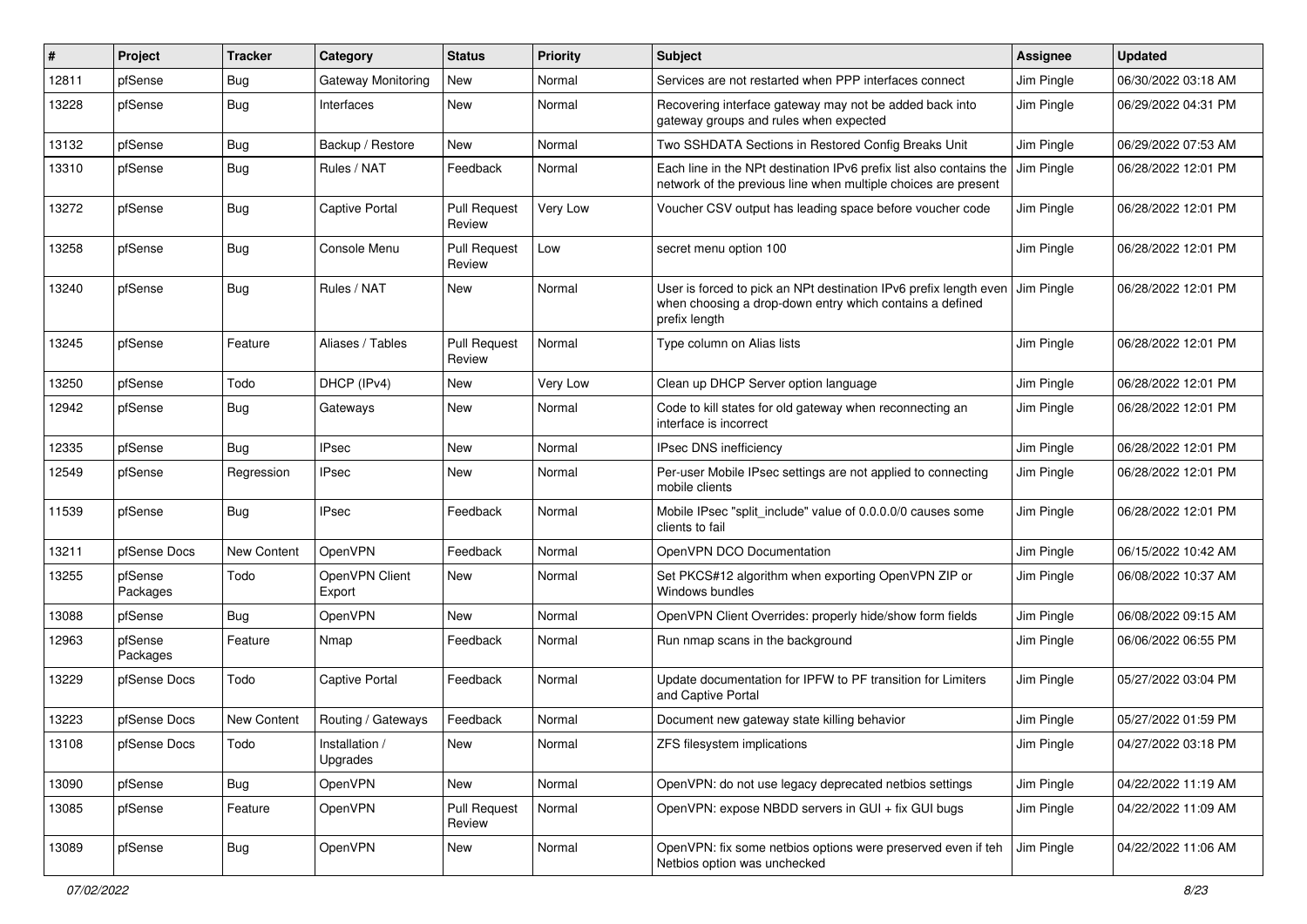| #     | <b>Project</b>      | <b>Tracker</b> | Category                    | <b>Status</b> | Priority | <b>Subject</b>                                                                     | <b>Assignee</b> | <b>Updated</b>      |
|-------|---------------------|----------------|-----------------------------|---------------|----------|------------------------------------------------------------------------------------|-----------------|---------------------|
| 13054 | pfSense             | Feature        | Package System              | <b>New</b>    | Normal   | Package plugin hook for web server configuration stanzas                           | Jim Pingle      | 04/12/2022 03:04 PM |
| 13020 | pfSense Docs        | Todo           | <b>Firewall Rules</b>       | <b>New</b>    | Normal   | easyrule command documentation should document<br>permissible wildcards            | Jim Pingle      | 04/04/2022 08:01 AM |
| 12980 | pfSense Docs        | Todo           | OpenVPN                     | Feedback      | Normal   | Add warnings against OpenVPN Shared Key mode                                       | Jim Pingle      | 03/24/2022 02:11 PM |
| 12978 | pfSense Docs        | Correction     | Monitoring                  | <b>New</b>    | Normal   | Correction to iftop section of Monitoring Bandwidth Usage                          | Jim Pingle      | 03/23/2022 11:18 AM |
| 12863 | pfSense             | Feature        | Authentication              | New           | Very Low | dynamically tune sha512crypt rounds                                                | Jim Pingle      | 03/19/2022 12:53 PM |
| 11879 | pfSense<br>Packages | Feature        | <b>ACME</b>                 | Feedback      | Normal   | Add support for SSL.com ACME server                                                | Jim Pingle      | 03/02/2022 02:03 PM |
| 12475 | pfSense<br>Packages | Bug            | OpenVPN Client<br>Export    | Feedback      | Normal   | OpenVPN Client Export does not show certificate without<br>private key             | Jim Pingle      | 02/17/2022 08:24 AM |
| 9200  | pfSense<br>Packages | Todo           | <b>ACME</b>                 | <b>New</b>    | Normal   | Add DNS support for Google domain to Acme manager                                  | Jim Pingle      | 02/15/2022 03:16 AM |
| 8516  | pfSense<br>Packages | Bug            | FreeRADIUS                  | <b>New</b>    | Normal   | FreeRADIUS requires settings re-saved after pfSense upgrade                        | Jim Pingle      | 12/31/2021 05:58 PM |
| 11130 | pfSense<br>Packages | Feature        | <b>FRR</b>                  | Feedback      | Normal   | FRR RIP support                                                                    | Jim Pingle      | 12/31/2021 04:19 PM |
| 12565 | pfSense Docs        | New Content    | <b>OpenVPN</b>              | <b>New</b>    | Normal   | Document new "Duplicate Connection Limit" option on<br>OpenVPN server instances    | Jim Pingle      | 12/06/2021 08:07 AM |
| 9370  | pfSense Docs        | Correction     | General                     | In Progress   | Normal   | Update old screenshots                                                             | Jim Pingle      | 12/03/2021 09:55 AM |
| 6624  | pfSense             | Bug            | <b>IPsec</b>                | Confirmed     | Normal   | changes in IPsec config should down the connection                                 | Jim Pingle      | 08/02/2021 12:08 PM |
| 12160 | pfSense<br>Packages | Regression     | syslog-ng                   | Feedback      | High     | An invalid configuration is generated when choosing TLS as the<br>default protocol | Jim Pingle      | 07/23/2021 03:27 PM |
| 11997 | pfSense<br>Packages | Bug            | <b>IPsec Profile Wizard</b> | <b>New</b>    | Normal   | Add Support for Android Strongswan Profiles in the Profile<br>Wizard               | Jim Pingle      | 07/10/2021 07:51 PM |
| 9369  | pfSense Docs        | New Content    | Packages                    | <b>New</b>    | Normal   | Document remaining packages                                                        | Jim Pingle      | 04/14/2021 03:39 PM |
| 11204 | pfSense<br>Packages | Bug            | <b>NET-SNMP</b>             | Feedback      | Normal   | Fix net-snmp logging to syslog                                                     | Jim Pingle      | 03/19/2021 05:10 AM |
| 9608  | pfSense Docs        | Correction     | Recipes                     | <b>New</b>    | Low      | Feedback on Virtualization - Virtualizing pfSense with Hyper-V                     | Jim Pingle      | 03/06/2021 04:29 PM |
| 11145 | pfSense Docs        | Correction     | Virtualization              | <b>New</b>    | Very Low | Feedback on pfSense Configuration Recipes - Virtualizing<br>pfSense with Hyper-V   | Jim Pingle      | 03/06/2021 04:14 PM |
| 11471 | pfSense Docs        | Todo           | Development                 | <b>New</b>    | Low      | Feedback on Development - Developing Packages                                      | Jim Pingle      | 02/19/2021 02:52 PM |
| 11345 | pfSense<br>Packages | <b>Bug</b>     | <b>FRR</b>                  | Feedback      | Normal   | FRR-OSPF - No "prefix-list" possible                                               | Jim Pingle      | 02/04/2021 11:03 PM |
| 11301 | pfSense<br>Packages | Feature        | <b>FRR</b>                  | Feedback      | Normal   | Switch FRR to use default rc file as a service control base                        | Jim Pingle      | 01/28/2021 09:35 AM |
| 10789 | pfSense<br>Packages | Feature        | <b>FRR</b>                  | Feedback      | Normal   | FRR integrated configuration and hitless reloads                                   | Jim Pingle      | 01/20/2021 11:16 PM |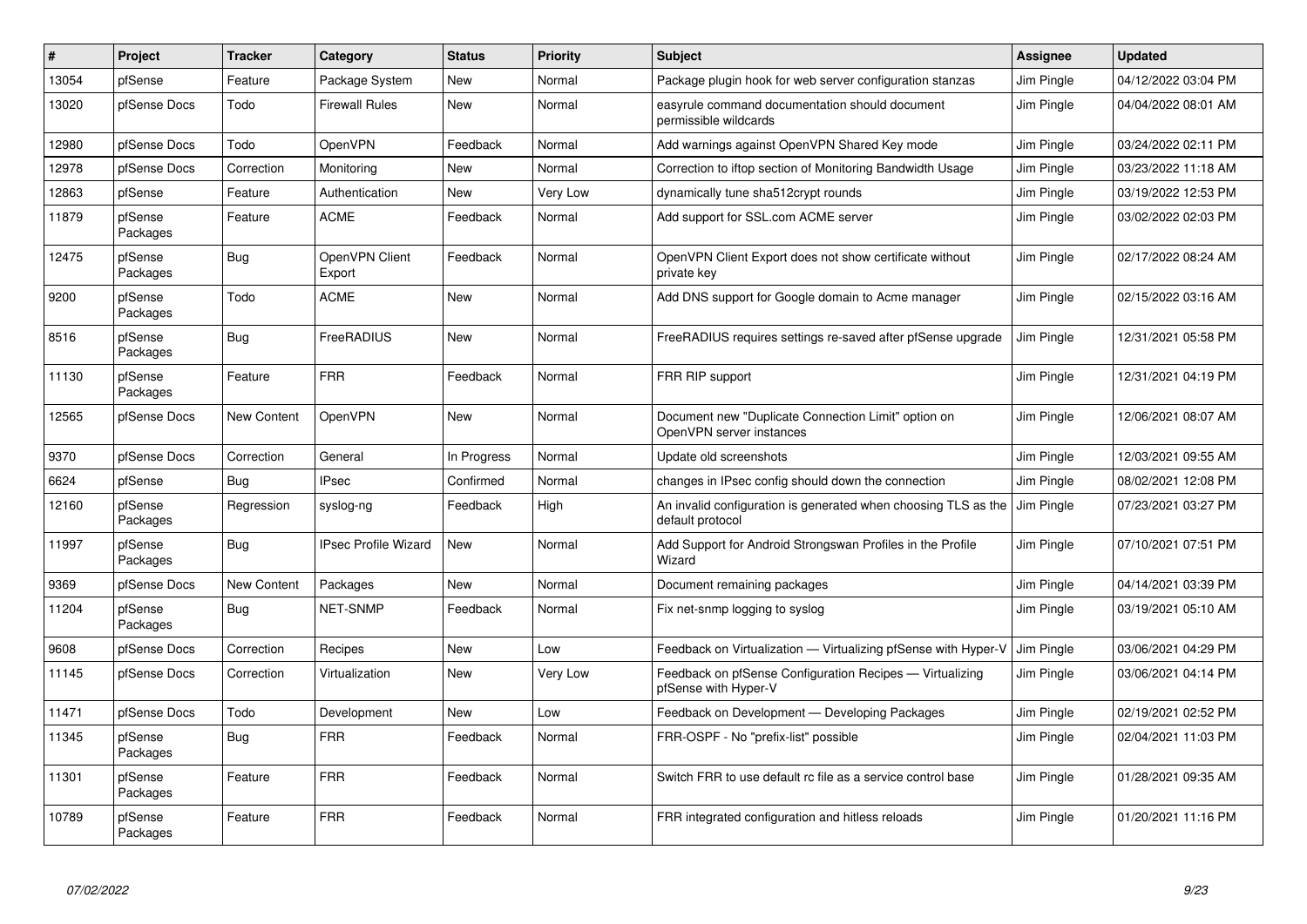| #     | Project             | <b>Tracker</b> | Category              | <b>Status</b>                 | <b>Priority</b> | Subject                                                                                                 | Assignee   | <b>Updated</b>      |
|-------|---------------------|----------------|-----------------------|-------------------------------|-----------------|---------------------------------------------------------------------------------------------------------|------------|---------------------|
| 11206 | pfSense<br>Packages | Feature        | <b>FRR</b>            | <b>Pull Request</b><br>Review | Normal          | <b>FRR 7.5</b>                                                                                          | Jim Pingle | 01/08/2021 12:47 PM |
| 11195 | pfSense Docs        | Correction     | Recipes               | New                           | Normal          | Feedback on pfSense Configuration Recipes - Accessing a<br>CPE/Modem from Inside the Firewall           | Jim Pingle | 12/30/2020 01:13 PM |
| 11071 | pfSense Docs        | New Content    | <b>DHCP</b>           | New                           | Normal          | Feedback on Services - IPv6 Router Advertisements                                                       | Jim Pingle | 12/08/2020 09:25 AM |
| 11067 | pfSense Docs        | Correction     | Wireless              | New                           | Normal          | Feedback on Wireless — Recommended Wireless Hardware                                                    | Jim Pingle | 11/16/2020 07:17 AM |
| 10924 | pfSense Docs        | Correction     | Recipes               | New                           | Normal          | Feedback on Virtualization - Virtualizing pfSense with VMware<br>vSphere / ESXi                         | Jim Pingle | 09/23/2020 03:46 PM |
| 9685  | pfSense Docs        | Correction     | <b>Firewall Rules</b> | New                           | Normal          | Feedback on Firewall - Floating Rules                                                                   | Jim Pingle | 09/23/2020 02:57 PM |
| 9454  | pfSense Docs        | Correction     | Interfaces            | New                           | Low             | Feedback on IDS / IPS - Snort Suppression Lists                                                         | Jim Pingle | 09/23/2020 02:44 PM |
| 9374  | pfSense Docs        | Correction     | Recipes               | New                           | Normal          | Feedback on Virtualization - Virtualizing pfSense with Hyper-V                                          | Jim Pingle | 09/23/2020 02:40 PM |
| 8852  | pfSense Docs        | Correction     | <b>DHCP</b>           | New                           | Normal          | [feedback form] Unclear about "Client Identifier" in a static<br>mapping                                | Jim Pingle | 09/23/2020 02:30 PM |
| 10821 | pfSense Docs        | Correction     | General               | New                           | Normal          | Use neutral language alternatives                                                                       | Jim Pingle | 09/23/2020 10:43 AM |
| 9310  | pfSense Docs        | Correction     | Products              | New                           | Normal          | Appliances with internal switch need the MAC Address section<br>of their Getting Started guides updated | Jim Pingle | 09/23/2020 10:24 AM |
| 9545  | pfSense<br>Packages | Feature        | <b>FRR</b>            | New                           | Normal          | Enable MULTIPATH in FRR                                                                                 | Jim Pingle | 09/18/2020 12:52 PM |
| 8380  | pfSense             | Bug            | OpenVPN               | New                           | Normal          | OpenVPN RADIUS password length is not constant                                                          | Jim Pingle | 07/17/2020 11:46 AM |
| 10653 | pfSense<br>Packages | Feature        | <b>FRR</b>            | New                           | Normal          | Allow to download frr status                                                                            | Jim Pingle | 06/11/2020 01:21 AM |
| 10482 | pfSense Docs        | Correction     | Virtualization        | <b>New</b>                    | Normal          | In AWS, Get System Log may not show output and Get<br>Instance Screenshot may need to be used           | Jim Pingle | 04/20/2020 09:07 AM |
| 10294 | pfSense<br>Packages | Bug            | <b>FRR</b>            | <b>New</b>                    | Normal          | FRR Route Counts Incorrect on Status Page                                                               | Jim Pingle | 02/26/2020 11:08 AM |
| 9889  | pfSense             | Bug            | Certificates          | New                           | Very Low        | CRL check for Intermediate CA CRLs fails                                                                | Jim Pingle | 11/08/2019 11:03 AM |
| 7248  | pfSense             | Feature        | <b>IPsec</b>          | New                           | Normal          | Web UI for IPSec settings should warn about poor security<br>choices                                    | Jim Pingle | 10/31/2019 12:15 PM |
| 8315  | pfSense<br>Packages | Bug            | Mail report           | Feedback                      | Normal          | Mail Report mail report send() behavior different than<br>notify_via_smtp()                             | Jim Pingle | 09/24/2019 10:12 AM |
| 1979  | pfSense             | Feature        | Aliases / Tables      | New                           | Normal          | Add some default read-only system aliases                                                               | Jim Pingle | 08/21/2019 11:01 AM |
| 9335  | pfSense<br>Packages | Bug            | haproxy               | Feedback                      | Normal          | Stored XSS in HAProxy / haproxy_listeners_edit.php                                                      | Jim Pingle | 02/18/2019 09:35 AM |
| 9141  | pfSense<br>Packages | Feature        | <b>FRR</b>            | New                           | Very Low        | FRR xmlrpc                                                                                              | Jim Pingle | 11/26/2018 07:49 AM |
| 6569  | pfSense             | Feature        | <b>NTPD</b>           | New                           | Normal          | Support Rockwell ZODIAC binary protocol (Jupiter receiver) for<br>high precision                        | Jim Pingle | 07/18/2016 11:45 AM |
| 84    | pfSense             | Feature        | Web Interface         | New                           | Low             | Nightly Filter Summary E-Mail                                                                           | Jim Pingle | 04/03/2010 06:22 PM |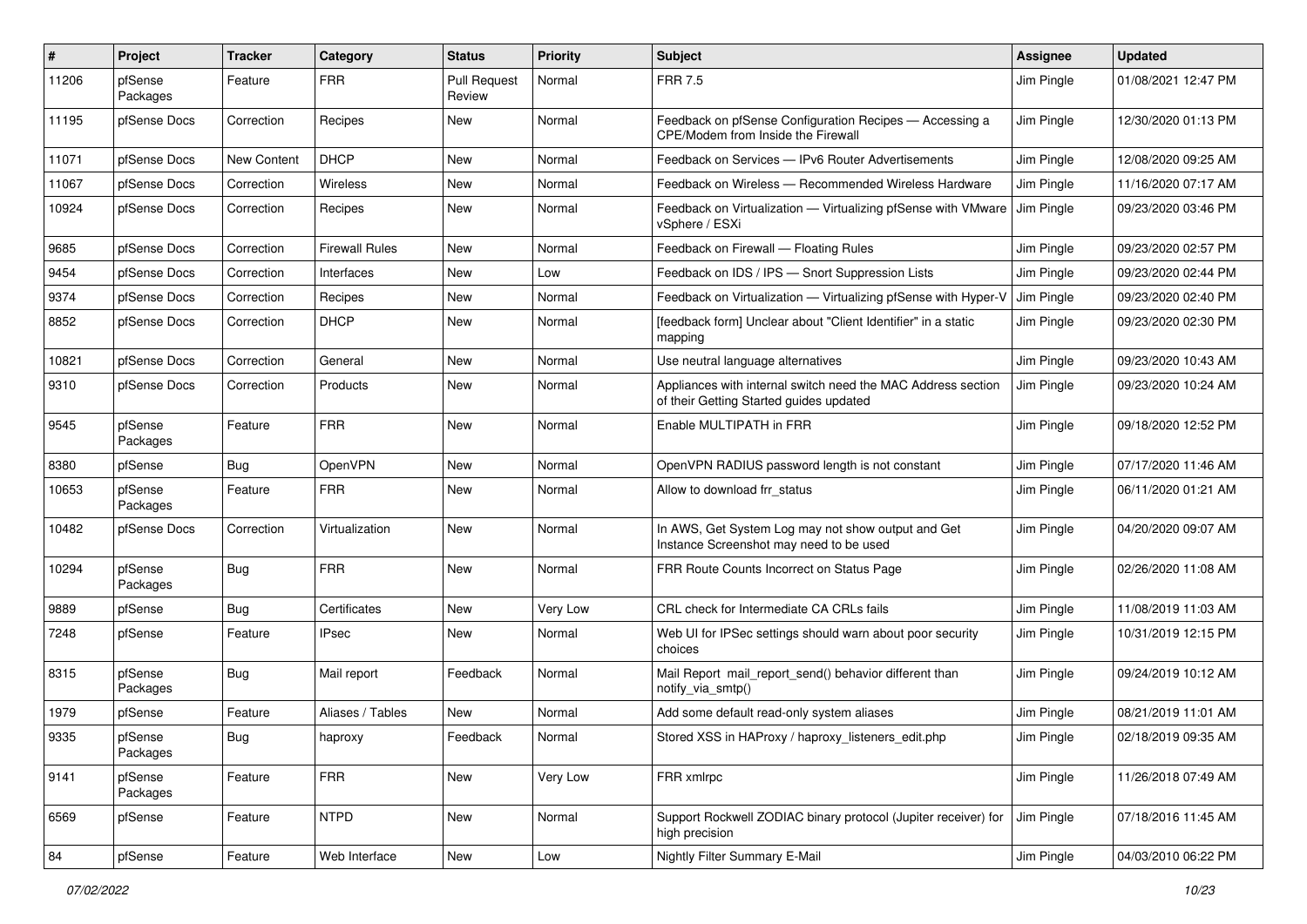| #     | Project             | <b>Tracker</b> | Category                            | <b>Status</b>                 | <b>Priority</b> | Subject                                                                                                                | <b>Assignee</b>        | <b>Updated</b>      |
|-------|---------------------|----------------|-------------------------------------|-------------------------------|-----------------|------------------------------------------------------------------------------------------------------------------------|------------------------|---------------------|
| 7400  | pfSense             | <b>Bug</b>     | <b>Traffic Graphs</b>               | Assigned                      | Normal          | Traffic Graphs show bad data on 2.3.3 1                                                                                | Jared Dillard          | 12/31/2021 05:47 PM |
| 7387  | pfSense             | Bug            | Dashboard                           | New                           | Low             | New Traffic Graph in dashboard resets inverted view to normal<br>view                                                  | Jared Dillard          | 12/11/2021 08:14 PM |
| 10429 | pfSense<br>Packages | Bug            | <b>Status Traffic Totals</b>        | New                           | Normal          | Status Traffic Total broken 2.4.5                                                                                      | <b>Jared Dillard</b>   | 02/27/2021 07:55 PM |
| 10892 | pfSense             | Bug            | Rules / NAT                         | New                           | Low             | Large number of VLAN/LANs make floating rules are to read                                                              | Jared Dillard          | 02/01/2021 03:29 PM |
| 7267  | pfSense<br>Packages | Bug            | <b>Status Traffic Totals</b>        | New                           | Normal          | Status Traffic Totals - Stacked Bar - Scale not high enough                                                            | Jared Dillard          | 11/18/2020 07:38 AM |
| 9537  | pfSense<br>Packages | Bug            | <b>Status Traffic Totals</b>        | <b>New</b>                    | Normal          | One month offset in displayed data between time changes                                                                | Jared Dillard          | 05/01/2020 08:27 AM |
| 7398  | pfSense             | Feature        | <b>Traffic Graphs</b>               | Assigned                      | Normal          | Show average value of bandwidth in/out on Dashboard trafic<br>graph                                                    | <b>Jared Dillard</b>   | 08/21/2019 08:56 AM |
| 6696  | pfSense             | Bug            | <b>Traffic Shaper</b><br>(ALTQ)     | New                           | Low             | Add configure link to Status > Queues error message if traffic<br>shaping not configured                               | <b>Jared Dillard</b>   | 08/21/2019 08:55 AM |
| 6026  | pfSense             | Bug            | Rules / NAT                         | New                           | Low             | webinterface, firewall rules, wrapping of columns or visible<br>(horizontal) scrollbar needed when contents doesnt fit | <b>Jared Dillard</b>   | 08/20/2019 03:40 PM |
| 8274  | pfSense             | Feature        | <b>Traffic Graphs</b>               | New                           | Normal          | Reverse Inverse Traffic Graph View                                                                                     | Jared Dillard          | 08/14/2019 10:31 AM |
| 8349  | pfSense             | Feature        | <b>Traffic Graphs</b>               | New                           | Normal          | Show the actual numerical information (upload/download<br>speeds) in the traffic graph dashboard widget                | Jared Dillard          | 02/28/2018 09:42 AM |
| 6752  | pfSense<br>Packages | Todo           | <b>Status Traffic Totals</b>        | New                           | Low             | Traffic Totals Data Summary Graph                                                                                      | Jared Dillard          | 11/08/2017 08:58 AM |
| 5367  | pfSense             | Bug            | Web Interface                       | New                           | Normal          | Safari repeatedly tries to reload dashboard                                                                            | <b>Jared Dillard</b>   | 08/22/2016 11:08 AM |
| 6727  | pfSense             | Todo           | Web Interface                       | New                           | Very Low        | Missing file apple-touch-icon-precomposed.png?                                                                         | <b>Jared Dillard</b>   | 08/18/2016 02:10 PM |
| 6697  | pfSense             | Todo           | Web Interface                       | New                           | Low             | White squares around the numeric values in the Status /<br>Queues page                                                 | Jared Dillard          | 08/15/2016 03:19 AM |
| 1675  | pfSense             | <b>Bug</b>     | <b>Captive Portal</b>               | New                           | Normal          | Captive portal logout problems with pop-up blockers.                                                                   | <b>Jared Dillard</b>   | 03/28/2016 01:37 PM |
| 5480  | pfSense             | Todo           | Web Interface                       | New                           | Low             | inconsistent display of default values in fields                                                                       | <b>Jared Dillard</b>   | 03/01/2016 04:59 PM |
| 6993  | pfSense             | Bug            | <b>OpenVPN</b>                      | New                           | Normal          | OpenVPN status error during CARP state transition                                                                      | James Webb             | 12/31/2021 05:44 PM |
| 13284 | pfSense<br>Packages | Feature        | FreeRADIUS                          | New                           | Normal          | Option to define "Issuer" in OPT configuration.                                                                        | Jakob<br>Nordgarden    | 06/19/2022 12:10 PM |
| 8072  | pfSense             | Bug            | <b>Traffic Shaper</b><br>(Limiters) | New                           | Normal          | Limiter / Queue mask issues?                                                                                           | Ivor Kreso             | 11/08/2017 07:56 PM |
| 13214 | pfSense<br>Packages | <b>Bug</b>     | node_exporter                       | <b>Pull Request</b><br>Review | Normal-package  | AttributeError: 'NoneType' object has no attribute 'text'                                                              | lan Grindley           | 05/25/2022 08:20 AM |
| 6167  | pfSense             | <b>Bug</b>     | <b>IPsec</b>                        | Confirmed                     | Normal          | IPsec IPComp not working                                                                                               | George<br>Neville-Neil | 09/22/2020 06:07 PM |
| 6873  | pfSense             | <b>Bug</b>     | DHCP (IPv6)                         | New                           | Low             | radvd - Too many addresses in RDNSS section when<br>previously using DHCPv6                                            | Dominic<br>McKeown     | 06/06/2018 10:45 AM |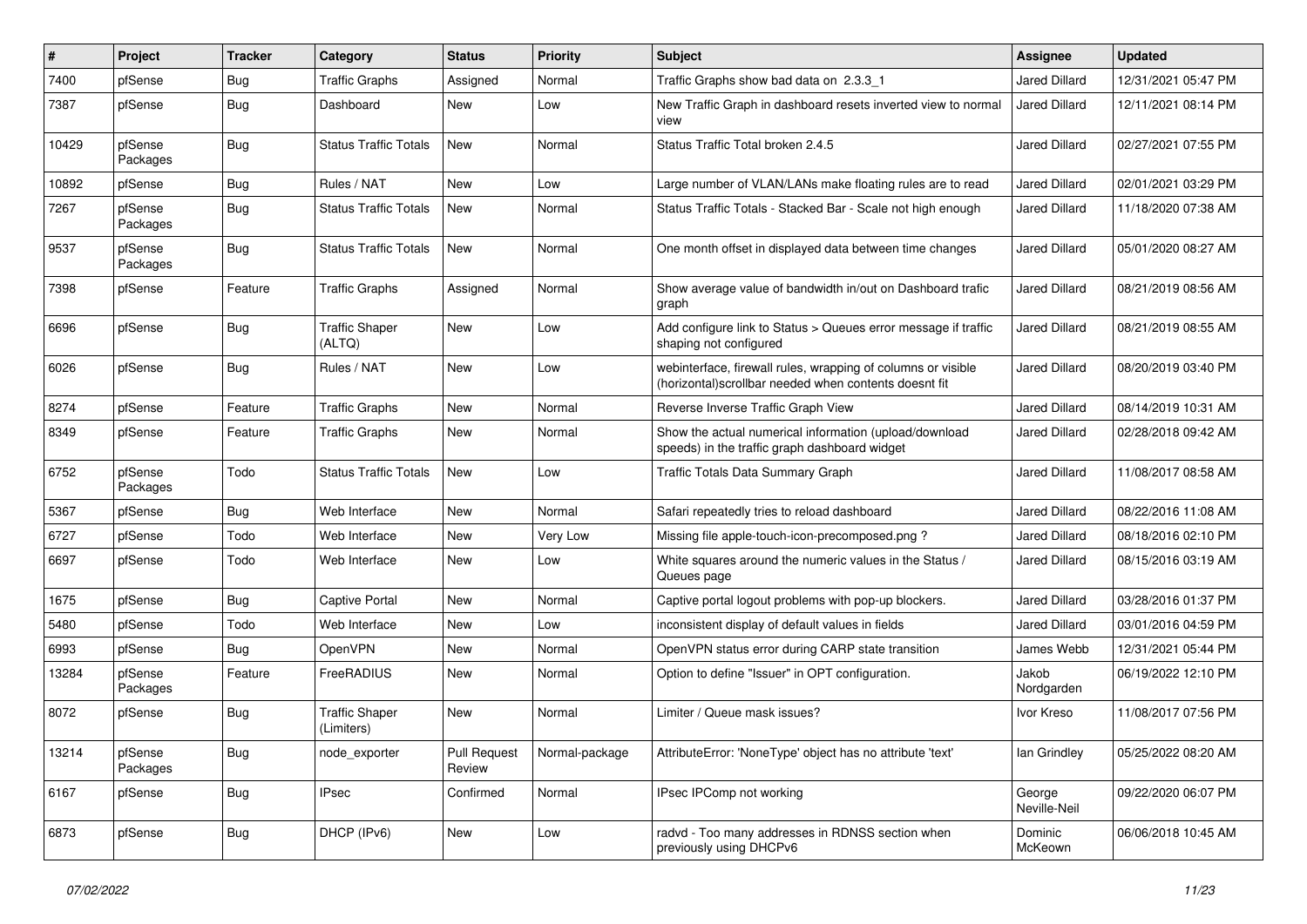| $\#$  | Project             | <b>Tracker</b>     | Category           | <b>Status</b>                 | <b>Priority</b> | <b>Subject</b>                                                                                                                          | <b>Assignee</b>                       | <b>Updated</b>      |
|-------|---------------------|--------------------|--------------------|-------------------------------|-----------------|-----------------------------------------------------------------------------------------------------------------------------------------|---------------------------------------|---------------------|
| 13306 | pfSense<br>Packages | Todo               | Nut                | New                           | Normal          | Update NUT to version 2.8.0 to match FreeBSD Packages                                                                                   | Denny Page                            | 06/27/2022 10:45 AM |
| 8309  | pfSense             | Feature            | Hardware / Drivers | New                           | Normal          | Include apuled driver to add support for LEDs on PC Engines<br><b>APU</b> boards                                                        | Darryn Storm                          | 08/20/2019 08:47 AM |
| 12756 | pfSense Docs        | Todo               | WireGuard          | New                           | Normal          | Feedback on pfSense Configuration Recipes - WireGuard<br>Remote Access VPN Configuration Example                                        | Christian<br>McDonald                 | 05/31/2022 11:42 AM |
| 13205 | pfSense Docs        | <b>New Content</b> | Backup / Restore   | Feedback                      | Normal          | <b>ZFS Boot Environment documentation</b>                                                                                               | Christian<br>McDonald                 | 05/31/2022 10:55 AM |
| 13115 | pfSense<br>Packages | Bug                | WireGuard          | Feedback                      | Normal          | WireGuard panic due to KBI changes in ```udp_tun_func_t()``                                                                             | Christian<br>McDonald                 | 05/15/2022 10:47 AM |
| 12924 | pfSense<br>Packages | <b>Bug</b>         | WireGuard          | <b>New</b>                    | Normal          | DNS Resolver WireGuard ACL Inconsistency                                                                                                | Christian<br>McDonald                 | 04/10/2022 10:36 AM |
| 12760 | pfSense<br>Packages | <b>Bug</b>         | WireGuard          | New                           | Normal          | Link-local addresses disallowed on Wireguard interfaces                                                                                 | Christian<br>McDonald                 | 02/07/2022 03:50 AM |
| 12715 | pfSense             | <b>Bug</b>         | Authentication     | <b>New</b>                    | Normal          | Long system startup time when LDAP is configured and<br>unavailable during startup.                                                     | Christian<br>McDonald                 | 01/24/2022 05:50 AM |
| 6651  | pfSense<br>Packages | Feature            | <b>FRR</b>         | Feedback                      | Normal          | Loopback interfaces                                                                                                                     | Christian<br>McDonald                 | 12/25/2021 02:42 PM |
| 12513 | pfSense<br>Packages | Feature            | WireGuard          | <b>New</b>                    | Normal          | WireGuard Utilization Status (Beyond Active Connection)                                                                                 | Christian<br>McDonald                 | 12/22/2021 08:40 PM |
| 12608 | pfSense<br>Packages | Bug                | WireGuard          | <b>New</b>                    | High            | WireGuard tunnels monitored by dpinger causing system to<br>stop routing completely in certain situations                               | Christian<br>McDonald                 | 12/16/2021 03:14 PM |
| 12526 | pfSense<br>Packages | Feature            | WireGuard          | <b>New</b>                    | Normal          | <b>WireGuard Widget</b>                                                                                                                 | Christian<br>McDonald                 | 11/17/2021 07:15 AM |
| 12525 | pfSense<br>Packages | Feature            | WireGuard          | New                           | Normal          | WireGuard Tunnel restore configuration                                                                                                  | Christian<br>McDonald                 | 11/17/2021 07:15 AM |
| 13093 | pfSense             | Bug                | Authentication     | In Progress                   | Normal          | LDAP authentication fails with extended query and RFC2307<br>group lookups enabled                                                      | Chris Linstruth                       | 06/28/2022 06:09 PM |
| 12782 | pfSense             | Todo               | Build / Release    | New                           | Normal          | Disable compatibility flag                                                                                                              | <b>Brad Davis</b>                     | 06/28/2022 12:01 PM |
| 13095 | pfSense<br>Packages | Bug                | Snort              | Feedback                      | Normal          | Snort VRT change in Shared Object Rules path name results in<br>failure to extract and update Snort Shared Object Rules when<br>enabled | <b>Bill Meeks</b>                     | 04/25/2022 12:22 PM |
| 13096 | pfSense<br>Packages | Feature            | Snort              | Feedback                      | Normal          | Improve robustness of Snort Rules Update Log size limitation<br>logic                                                                   | <b>Bill Meeks</b>                     | 04/25/2022 12:22 PM |
| 12979 | pfSense<br>Packages | Bug                | Snort              | <b>Pull Request</b><br>Review | High            | Snort Rules Update Process Using Deprecated FreeBSD<br><b>Subdirectory Name</b>                                                         | <b>Bill Meeks</b>                     | 03/24/2022 09:02 AM |
| 10199 | pfSense             | Todo               | Translations       | New                           | Very Low        | Improve Spanish translation interface                                                                                                   | Aluisco Miguel<br>Ricardo<br>Mastrapa | 01/22/2020 09:22 AM |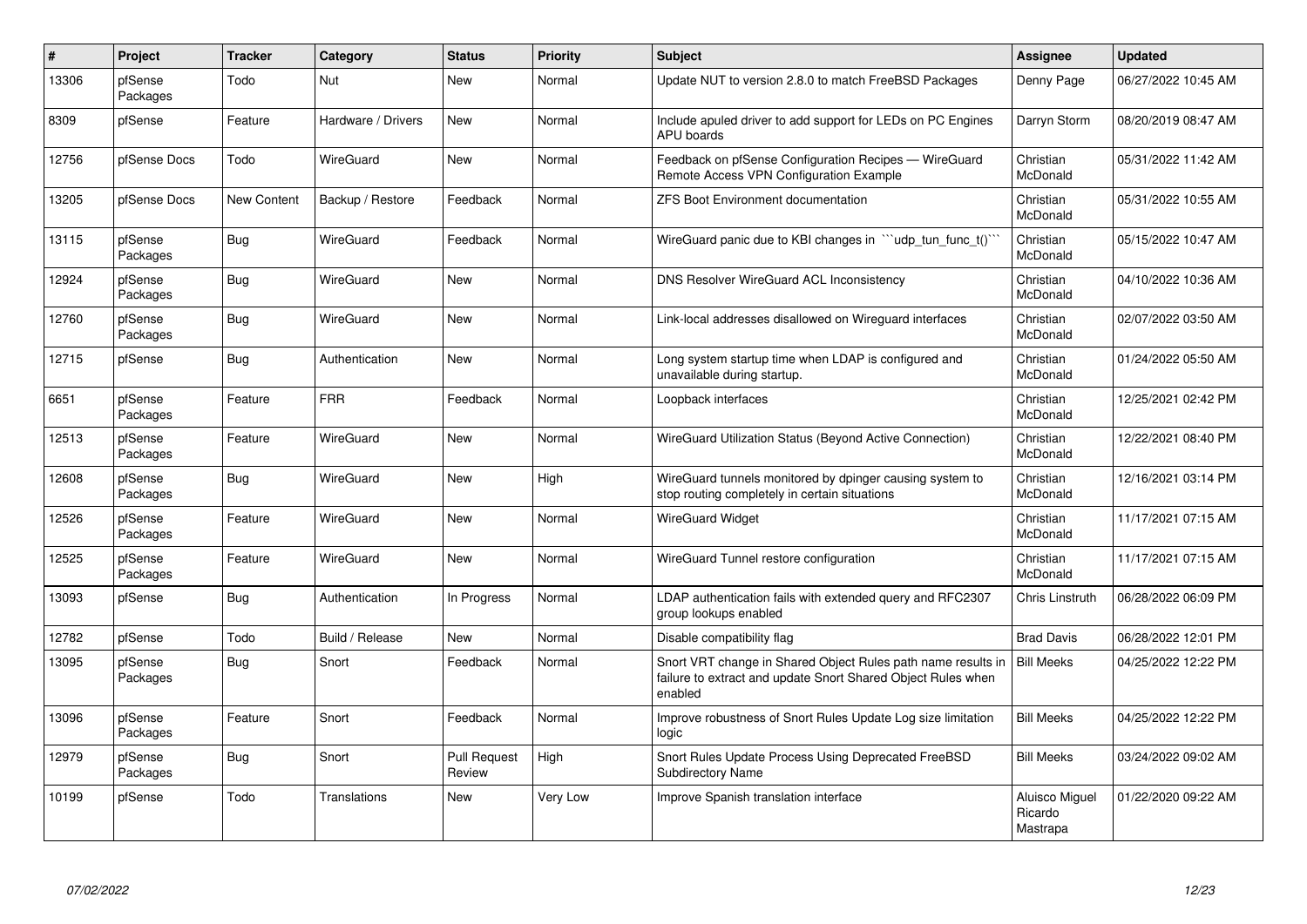| #     | Project             | <b>Tracker</b> | Category                        | <b>Status</b>                 | <b>Priority</b> | Subject                                                                                         | <b>Assignee</b>      | <b>Updated</b>      |
|-------|---------------------|----------------|---------------------------------|-------------------------------|-----------------|-------------------------------------------------------------------------------------------------|----------------------|---------------------|
| 12573 | pfSense<br>Packages | Feature        | New Package<br>Request          | New                           | Normal          | Dashboard widget with external connection map                                                   | aleksei<br>prokofiev | 12/07/2021 07:38 AM |
| 13330 | pfSense             | Bug            | <b>Traffic Shaper</b><br>(ALTQ) | New                           | Normal          | Traffic Shaper Wizard is broken                                                                 |                      | 07/02/2022 11:33 AM |
| 13156 | pfSense<br>Packages | Regression     | pfBlockerNG                     | <b>New</b>                    | Normal          | pfBlockerNG IP block stats do not work                                                          |                      | 07/02/2022 10:58 AM |
| 13329 | pfSense             | Bug            | <b>Traffic Shaper</b><br>(ALTQ) | <b>New</b>                    | Normal          | Traffic shaping Wizard sets invalid values for qVoip queue                                      |                      | 07/02/2022 09:11 AM |
| 13328 | pfSense Plus        | Bug            | Gateways                        | New                           | Normal          | Wireguard Site-to-Site broken after upgrade to 22.05                                            |                      | 07/02/2022 04:02 AM |
| 13327 | pfSense             | Bug            | OpenVPN                         | New                           | Normal          | Valid OpenVPN client connections rejected due to extraneous<br>output to ovpn auth verify       |                      | 07/01/2022 06:12 PM |
| 9887  | pfSense             | Bug            | Rules / NAT                     | <b>Pull Request</b><br>Review | Low             | Rule separator positions change when deleting multiple rules                                    |                      | 07/01/2022 02:25 PM |
| 12959 | pfSense             | Bug            | DHCP (IPv4)                     | Feedback                      | Normal          | dhcplease process wrongly update host file if client-hostname is<br>empty                       |                      | 07/01/2022 09:10 AM |
| 13187 | pfSense Docs        | Correction     | Virtualization                  | New                           | Normal          | Azure Frequently asked questions                                                                |                      | 07/01/2022 07:21 AM |
| 12535 | pfSense Docs        | Correction     | <b>Firewall Rules</b>           | New                           | Normal          | Negate Rules function does not match the description                                            |                      | 07/01/2022 07:20 AM |
| 11139 | pfSense Docs        | Correction     | <b>VLANs</b>                    | New                           | Normal          | <b>Bridges and VLANs</b>                                                                        |                      | 07/01/2022 07:19 AM |
| 13290 | pfSense             | Regression     | <b>Captive Portal</b>           | Feedback                      | Normal          | Error "dummynet: bad switch 21!" with Captive Portals and<br>Limiters active                    |                      | 07/01/2022 04:53 AM |
| 13325 | pfSense Plus        | Bug            | Dashboard                       | <b>New</b>                    | Normal          | System Information Widget Reloading                                                             |                      | 06/30/2022 12:00 PM |
| 10464 | pfSense             | Todo           | Upgrade                         | New                           | Low             | Disallow package updates when a system update is available                                      |                      | 06/30/2022 08:41 AM |
| 13321 | pfSense             | <b>Bug</b>     | DHCP (IPv4)                     | Pull Request<br>Review        | Normal          | dhcpleases handles duplicate hostnames incorrectly                                              |                      | 06/30/2022 07:06 AM |
| 13322 | pfSense             | Feature        | Diagnostics                     | New                           | Low             | Define Packet Capture Protocol                                                                  |                      | 06/30/2022 06:45 AM |
| 12747 | pfSense             | <b>Bug</b>     | Logging                         | New                           | Normal          | System log is filled by sshguard                                                                |                      | 06/30/2022 05:21 AM |
| 13320 | pfSense Plus        | <b>Bug</b>     | Gateways                        | New                           | Normal          | IP aliases with a CARP VIP parent are not available as VIP<br>choices for gateway groups        |                      | 06/29/2022 02:03 PM |
| 13154 | pfSense<br>Packages | Bug            | pfBlockerNG                     | Confirmed                     | Normal          | pfBlocker causing excessive CPU load                                                            |                      | 06/28/2022 01:14 PM |
| 13307 | pfSense             | Bug            | <b>PPP</b> Interfaces           | New                           | High            | PPP interface custom reset date/time Hour and Minute fields do<br>not properly handle "0" value |                      | 06/28/2022 12:01 PM |
| 13295 | pfSense             | <b>Bug</b>     | Gateway Monitoring              | <b>Pull Request</b><br>Review | Normal          | Incorrect function parameters for "get_dpinger_status()" call in<br>`gwlb.inc``                 |                      | 06/28/2022 12:01 PM |
| 13289 | pfSense             | <b>Bug</b>     | Backup / Restore                | New                           | Low             | Attempting to restore a 0 byte "config.xml" prints an error that<br>the file cannot be read     |                      | 06/28/2022 12:01 PM |
| 13304 | pfSense             | Feature        | <b>Traffic Shaper</b><br>(ALTQ) | Pull Request<br>Review        | Normal          | Add Broadcom Netextreme II (bxe) to the altq capable check                                      |                      | 06/28/2022 12:01 PM |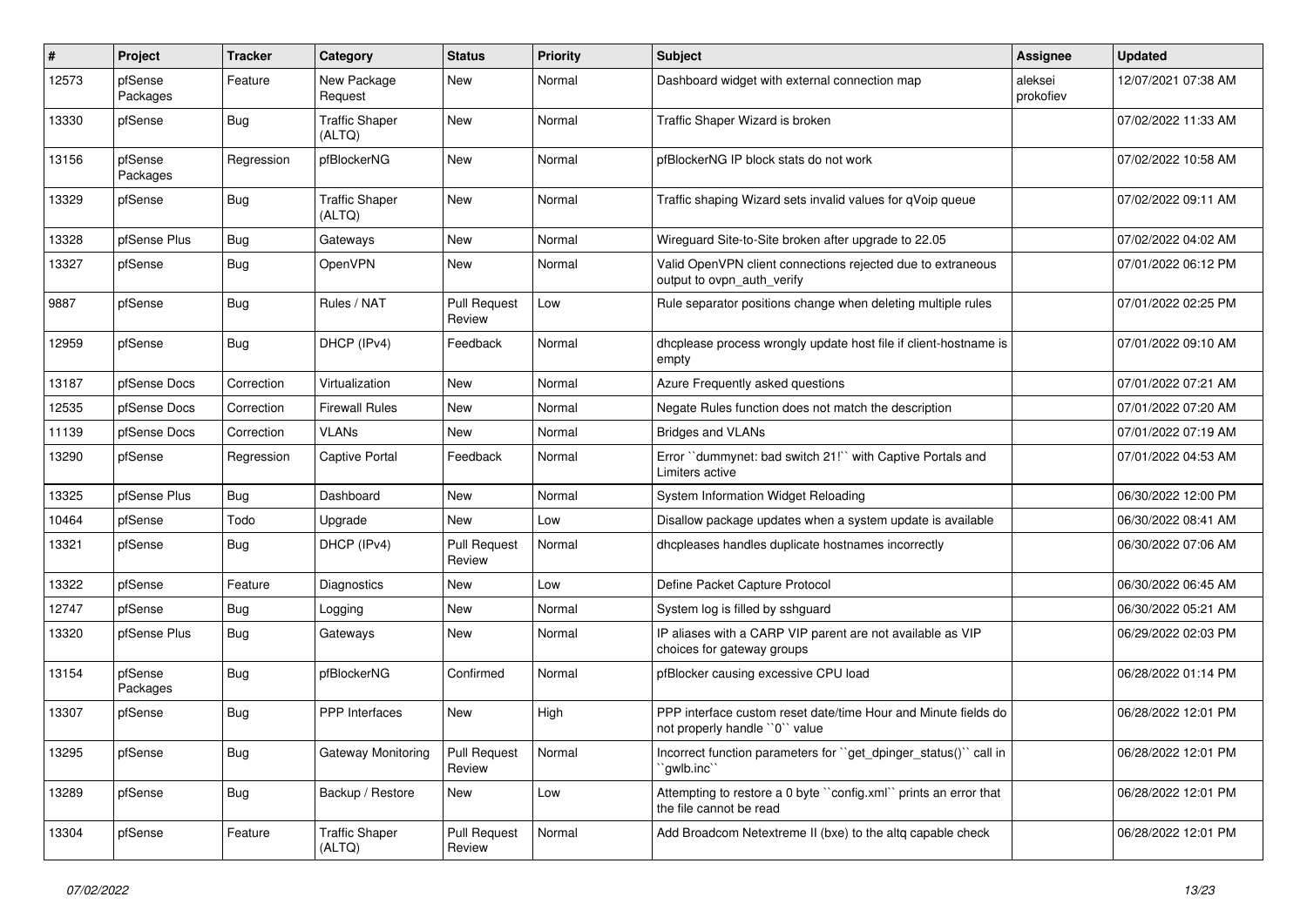| #     | Project             | <b>Tracker</b>     | Category                | <b>Status</b>                 | <b>Priority</b> | <b>Subject</b>                                                                                                       | <b>Assignee</b> | <b>Updated</b>      |
|-------|---------------------|--------------------|-------------------------|-------------------------------|-----------------|----------------------------------------------------------------------------------------------------------------------|-----------------|---------------------|
| 13254 | pfSense             | Bug                | <b>DNS Resolver</b>     | New                           | Normal          | DNS resolver does not update "unbound.conf" file during link<br>down events                                          |                 | 06/28/2022 12:01 PM |
| 13253 | pfSense             | Bug                | DHCP (IPv6)             | New                           | Normal          | 'dhcp6c' is not restarted when applying settings when multiple<br>WANs are configured for DHCP6                      |                 | 06/28/2022 12:01 PM |
| 13076 | pfSense             | <b>Bug</b>         | Gateway Monitoring      | New                           | Normal          | Marking a gateway as down does not affect IPsec entries using<br>gateway groups                                      |                 | 06/28/2022 12:01 PM |
| 13124 | pfSense             | Feature            | Web Interface           | <b>Pull Request</b><br>Review | Normal          | Option to wait for interface selection before displaying firewall<br>rules                                           |                 | 06/28/2022 12:01 PM |
| 12960 | pfSense             | Bug                | Installer               | <b>New</b>                    | Normal          | VGA installer image defaults to serial console, serial console is<br>default in GUI settings                         |                 | 06/28/2022 12:01 PM |
| 12947 | pfSense             | Bug                | DHCP (IPv6)             | <b>Pull Request</b><br>Review | Normal          | DHCP6 client does not take any action if the interface IPv6<br>address changes during renewal                        |                 | 06/28/2022 12:01 PM |
| 12757 | pfSense             | Bug                | Diagnostics             | <b>Pull Request</b><br>Review | Very Low        | Clean up /etc/inc/filter.inc use of pfctl -F                                                                         |                 | 06/28/2022 12:01 PM |
| 12737 | pfSense             | Bug                | Certificates            | New                           | Normal          | CApath is not defined by default in curl                                                                             |                 | 06/28/2022 12:01 PM |
| 12768 | pfSense             | Feature            | Upgrade                 | New                           | Normal          | pfSense-repo: Make sure default config file exists                                                                   |                 | 06/28/2022 12:01 PM |
| 12632 | pfSense             | Bug                | Gateways                | New                           | High            | Assigning a /30 WAN IP address at the console does not save<br>the gateway correctly                                 |                 | 06/28/2022 12:01 PM |
| 12612 | pfSense             | Bug                | <b>DNS Resolver</b>     | <b>New</b>                    | Normal          | DNS Resolver is restarted during every "rc.newwanip" event                                                           |                 | 06/28/2022 12:01 PM |
| 12464 | pfSense             | Bug                | Logging                 | <b>Pull Request</b><br>Review | Normal          | Syslog Auth messages are sent as Emergency Level                                                                     |                 | 06/28/2022 12:01 PM |
| 13311 | pfSense Docs        | <b>New Content</b> | Troubleshooting         | New                           | High            | Add troubleshooting tips for ZFS boot issues                                                                         |                 | 06/28/2022 11:04 AM |
| 13305 | pfSense             | Feature            | Certificates            | New                           | Normal          | Certificate Revocation page should show expiration date                                                              |                 | 06/27/2022 10:26 AM |
| 12770 | pfSense Docs        | Todo               | <b>Firewall Rules</b>   | <b>Pull Request</b><br>Review | Normal          | Feedback on Firewall - Configuring firewall rules                                                                    |                 | 06/27/2022 07:42 AM |
| 12466 | pfSense             | Feature            | OpenVPN                 | <b>New</b>                    | Very Low        | Option to Disable Renegotiation timer in OpenVPN Server                                                              |                 | 06/27/2022 07:22 AM |
| 8207  | pfSense             | Bug                | <b>Operating System</b> | New                           | Normal          | 2.4 cannot boot as a Xen VM with more than 7 NICs                                                                    |                 | 06/25/2022 05:42 PM |
| 9626  | pfSense             | <b>Bug</b>         | Web Interface           | New                           | Normal          | When deny write permission is assigned to a user, there is no<br>error feedback if the user tries to write something |                 | 06/25/2022 05:41 PM |
| 12546 | pfSense Plus        | Feature            | Authentication          | <b>New</b>                    | Normal          | Add 2FA Support to pfSense Plus Local Database<br>Authentication                                                     |                 | 06/25/2022 05:30 PM |
| 13003 | pfSense             | Bug                | Hardware / Drivers      | <b>New</b>                    | Normal          | Malicious Driver Detection event on ixl driver                                                                       |                 | 06/25/2022 05:00 PM |
| 11572 | pfSense<br>Packages | <b>Bug</b>         | pfBlockerNG             | New                           | High            | Auto created firewall rules have IPv4 as protocol only - even for<br>IPv6 lists.                                     |                 | 06/25/2022 10:59 AM |
| 13296 | pfSense             | Feature            | DHCP (IPv6)             | New                           | Normal          | Add support for DHCP6 OPTION PD EXCLUDE (RFC 6603)                                                                   |                 | 06/24/2022 10:10 PM |
| 13297 | pfSense             | Feature            | Routing                 | New                           | Normal          | Support for Gateway Groups as Static Route destinations                                                              |                 | 06/24/2022 07:41 AM |
| 8454  | pfSense<br>Packages | Bug                | arpwatch                | New                           | Very Low        | Arpwatch package break email notifications from other sources                                                        |                 | 06/23/2022 07:49 PM |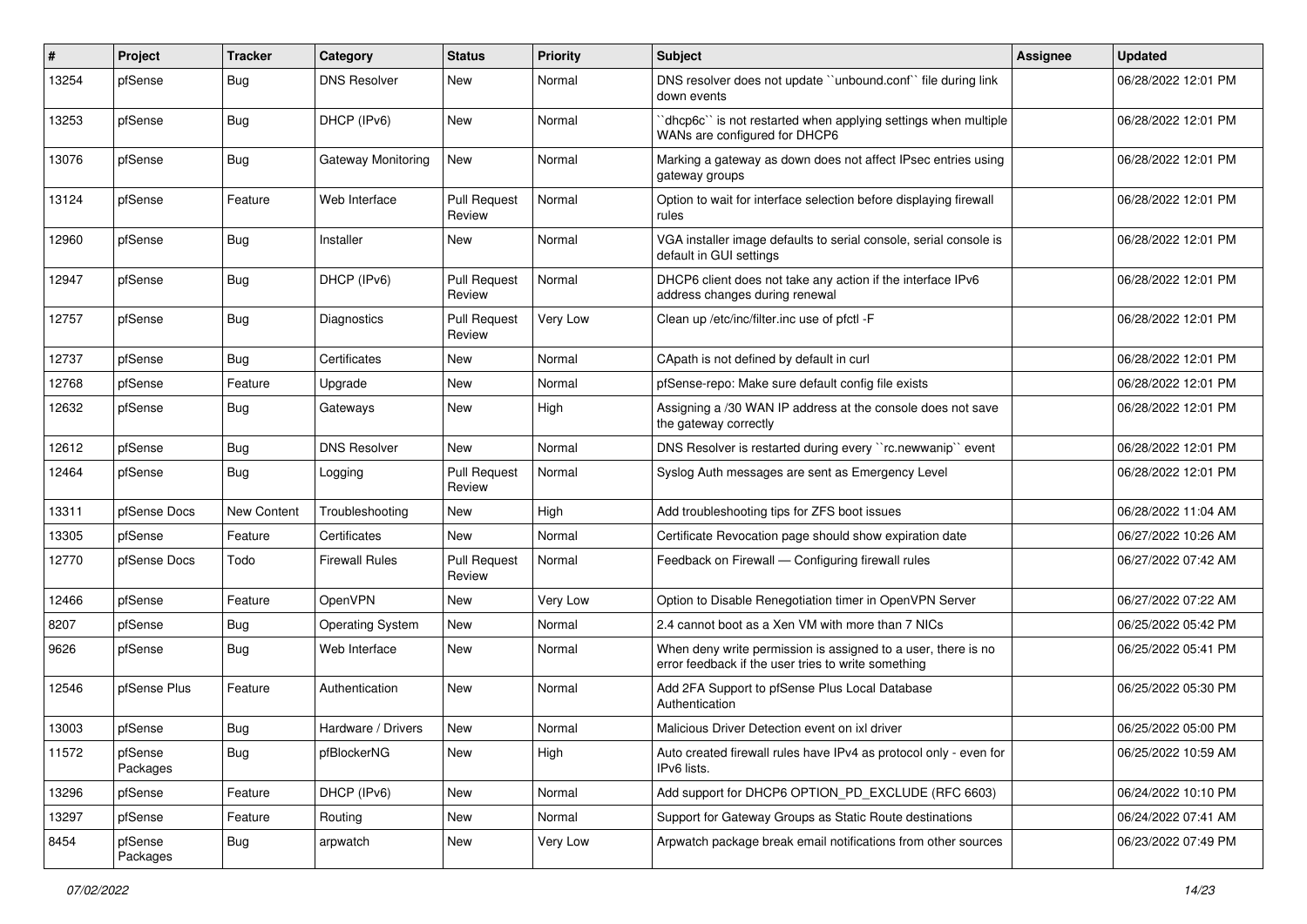| $\vert$ # | Project             | <b>Tracker</b> | Category                        | <b>Status</b>          | <b>Priority</b> | Subject                                                                                                  | Assignee | <b>Updated</b>      |
|-----------|---------------------|----------------|---------------------------------|------------------------|-----------------|----------------------------------------------------------------------------------------------------------|----------|---------------------|
| 13294     | pfSense             | Feature        | Gateways                        | New                    | Low             | Change gateway name                                                                                      |          | 06/22/2022 06:07 PM |
| 13293     | pfSense             | Feature        | OpenVPN                         | New                    | Normal          | Option to set auth-gen-token in OpenVPN GUI                                                              |          | 06/21/2022 02:35 PM |
| 13292     | pfSense<br>Packages | Feature        | <b>ACME</b>                     | New                    | Normal          | Separator                                                                                                |          | 06/21/2022 12:06 PM |
| 13291     | pfSense Docs        | Todo           | Configuration                   | New                    | Low             | Notification documentation                                                                               |          | 06/21/2022 10:22 AM |
| 10352     | pfSense             | Bug            | Authentication                  | New                    | Very Low        | RADIUS authentication fails with MSCHAPv1 or MSCHAPv2<br>when passwords contain international characters |          | 06/20/2022 04:04 PM |
| 13288     | pfSense             | Bug            | Configuration<br>Backend        | New                    | Normal          | Encode FreeRADIUS Custom Options                                                                         |          | 06/20/2022 10:36 AM |
| 13287     | pfSense             | Feature        | Configuration<br>Backend        | <b>New</b>             | Normal          | Encode OpenVPN Custom Options                                                                            |          | 06/20/2022 10:33 AM |
| 5413      | pfSense             | Bug            | <b>DNS Resolver</b>             | Confirmed              | High            | Incorrect Handling of Unbound Resolver [service restarts,<br>cache loss, DNS service interruption]       |          | 06/19/2022 11:11 PM |
| 12982     | pfSense<br>Packages | Bug            | FreeRADIUS                      | New                    | Normal          | FreeRadius RadReply table entries missing from pf                                                        |          | 06/19/2022 05:38 PM |
| 13280     | pfSense             | Bug            | Unknown                         | <b>New</b>             | Normal          | Entries duplicated in /boot/loader.conf                                                                  |          | 06/19/2022 11:11 AM |
| 13279     | pfSense             | Bug            | Interfaces                      | New                    | Normal          | DHCP config override affects Gateway installation.                                                       |          | 06/17/2022 07:25 AM |
| 13167     | pfSense             | <b>Bug</b>     | Dynamic DNS                     | New                    | Normal          | phpDynDNS: DigitalOcean ddns update fails (bad request,<br>invalid character '-' in request_id)          |          | 06/16/2022 09:30 PM |
| 13277     | pfSense             | Bug            | <b>IGMP Proxy</b>               | New                    | Normal          | IGMP Proxy webConfigurator Page Always Produces Error                                                    |          | 06/16/2022 07:50 PM |
| 13276     | pfSense             | Bug            | <b>IGMP Proxy</b>               | New                    | Normal          | IGMP Proxy Error Message for Logging Links to System Log<br>Instead of Routing Log                       |          | 06/16/2022 07:48 PM |
| 13273     | pfSense             | Bug            | DHCP (IPv4)                     | New                    | Normal          | dhclient can use conflicting recorded leases                                                             |          | 06/14/2022 11:07 AM |
| 13180     | pfSense<br>Packages | Bug            | pfBlockerNG                     | New                    | High            | High CPU Utilization with pfb_filter <sup>[]</sup> since PfBlockerNG update<br>to devel 3.1.0 4          |          | 06/14/2022 08:00 AM |
| 13268     | pfSense             | Todo           | Console Menu                    | Ready To Test   Normal |                 | columns don't align nicely in console with medium-long<br>interface names                                |          | 06/12/2022 10:32 PM |
| 13267     | pfSense             | Bug            | OpenVPN                         | New                    | Normal          | dpinger continues to run on OpenVPN gateway after OpenVPN<br>service is stopped.                         |          | 06/12/2022 02:49 PM |
| 13074     | pfSense Plus        | Bug            | Cryptographic<br><b>Modules</b> | <b>New</b>             | Normal          | AES-GCM with SafeXcel on Netgate 2100 causes MBUF<br>overload                                            |          | 06/12/2022 11:14 AM |
| 13252     | pfSense             | Bug            | Upgrade                         | New                    | Normal          | reduce frequency of php-fpm socket connection attempts from<br>check_reload_status                       |          | 06/12/2022 11:11 AM |
| 13206     | pfSense Plus        | <b>Bug</b>     | Hardware / Drivers              | New                    | Normal          | SG-3100 LED GPIO hangs                                                                                   |          | 06/11/2022 07:01 PM |
| 13256     | pfSense             | Feature        | DHCP (IPv4)                     | New                    | Normal          | Better handling of duplicate IPs in static DHCP assignments                                              |          | 06/11/2022 04:51 PM |
| 13264     | pfSense             | Feature        | <b>IPsec</b>                    | New                    | Normal          | IPSec Phase2 select multiple PFS key groups                                                              |          | 06/10/2022 04:29 PM |
| 13263     | pfSense             | <b>Bug</b>     | DHCP (IPv4)                     | New                    | Low             | Deleting a static DHCP entry when the related IP is not in the<br>arp table spams the log                |          | 06/10/2022 11:18 AM |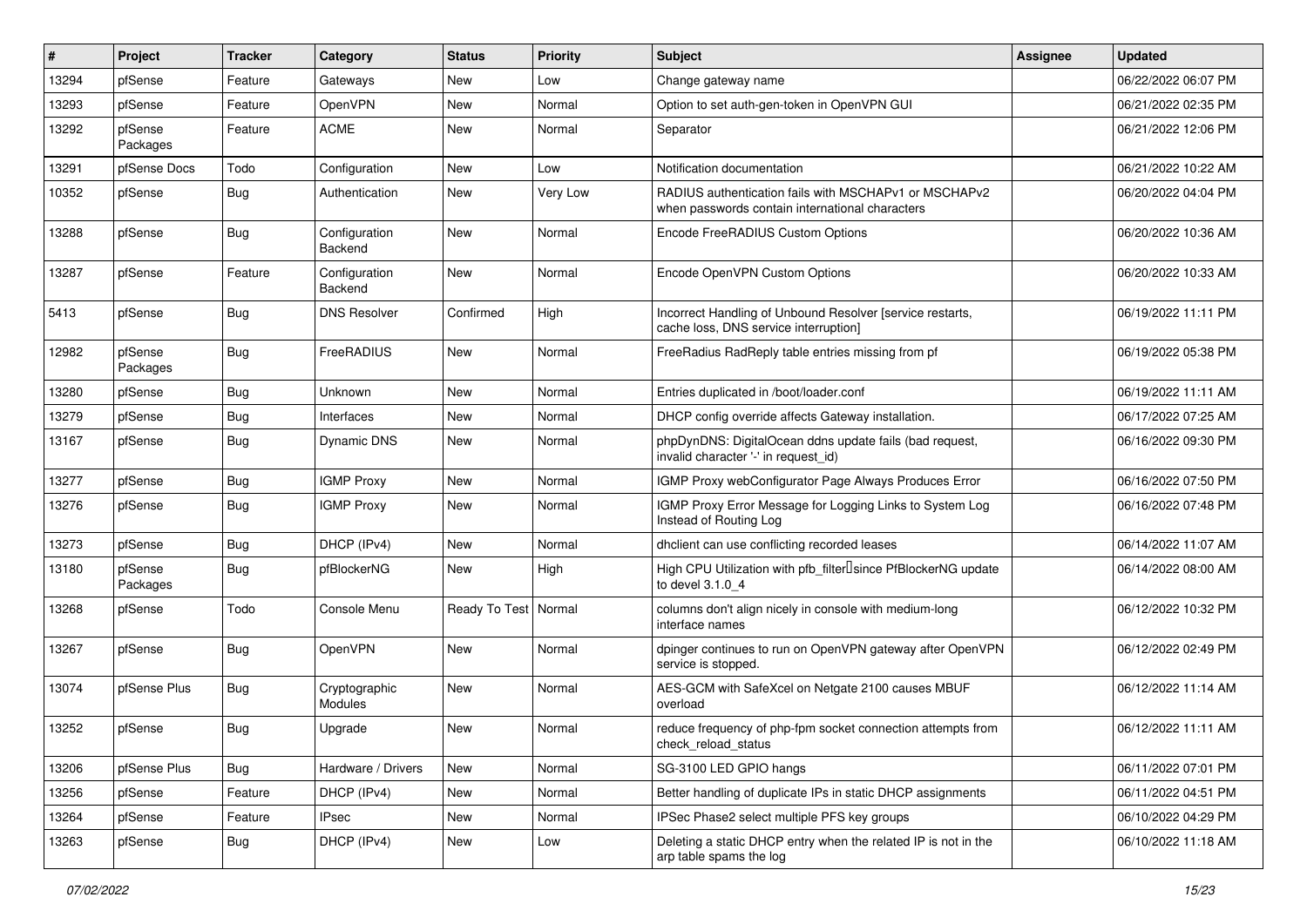| #     | Project             | <b>Tracker</b> | Category                        | <b>Status</b> | <b>Priority</b> | <b>Subject</b>                                                                                     | <b>Assignee</b> | <b>Updated</b>      |
|-------|---------------------|----------------|---------------------------------|---------------|-----------------|----------------------------------------------------------------------------------------------------|-----------------|---------------------|
| 10446 | pfSense             | Feature        | Rules / NAT                     | New           | Very Low        | VIP address is not shown in firewall rules                                                         |                 | 06/09/2022 02:07 PM |
| 13260 | pfSense             | Feature        | Authentication                  | <b>New</b>    | Normal          | Add support for OpenVPN static-challenge                                                           |                 | 06/09/2022 02:04 PM |
| 10436 | pfSense<br>Packages | Bug            | softflowd                       | New           | Normal          | softflowd no longer sends flow data after upgrade (v0.9.9_1 -><br>v1.0.0                           |                 | 06/07/2022 12:25 AM |
| 12878 | pfSense             | Bug            | <b>Traffic Shaper</b><br>(ALTQ) | Incomplete    | Normal          | Traffic shaping by interface, route queue bandwidth inbound,<br>out by a large factor.             |                 | 06/06/2022 07:03 AM |
| 13249 | pfSense             | Bug            | Console Menu                    | New           | Normal          | Running playback comands multiple times results in PHP error                                       |                 | 06/06/2022 07:02 AM |
| 13248 | pfSense             | Regression     | DHCP (IPv6)                     | New           | Normal          | IPv6 Router Advertisements runs when config.xml does not<br>contain an entry for the interface     |                 | 06/05/2022 07:44 PM |
| 13247 | pfSense<br>Packages | Bug            | open-vm-tools                   | New           | Low             | Open-VM-Tools service actions do not work                                                          |                 | 06/05/2022 07:09 PM |
| 13246 | pfSense<br>Packages | Feature        | iperf                           | New           | Normal          | iperf3 service controls do not work                                                                |                 | 06/05/2022 06:51 PM |
| 12974 | pfSense Plus        | <b>Bug</b>     | Installer                       | New           | Normal          | Typing anything into 1100/2100 recovery installer causes<br>process to stop                        |                 | 06/05/2022 04:10 PM |
| 12821 | pfSense             | Regression     | Hardware / Drivers              | Confirmed     | Normal          | Intel e1000 driver (em & igb) cannot pass VLAN0 tagged<br>packets                                  |                 | 06/05/2022 08:23 AM |
| 13244 | pfSense             | Feature        | Web Interface                   | New           | Normal          | Add help text under Timezone settings in the GUI                                                   |                 | 06/03/2022 01:00 PM |
| 13242 | pfSense             | Feature        | Gateway Monitoring              | New           | Normal          | Enhancements to static route creation/deletion for dpinger<br>monitor IPs                          |                 | 06/03/2022 11:20 AM |
| 12095 | pfSense             | Bug            | Authentication                  | New           | Normal          | Memory leak in pcscd                                                                               |                 | 06/01/2022 01:01 PM |
| 13237 | pfSense             | Bug            | DHCP (IPv6)                     | New           | Normal          | dhcp6c script cannot be executed safely                                                            |                 | 06/01/2022 11:20 AM |
| 13236 | pfSense Docs        | Todo           | Products                        | <b>New</b>    | Normal          | Document link speed limitations with igc and ix on 6100/4100                                       |                 | 05/31/2022 05:53 PM |
| 13233 | pfSense Plus        | Bug            | OpenVPN                         | Feedback      | Normal          | OpenVPN DCO connection fails with Auth Digest Algorithm set<br>to SHA512                           |                 | 05/31/2022 03:39 PM |
| 10818 | pfSense<br>Packages | Feature        | New Package<br>Request          | New           | Normal          | <b>UDP Broadcast Relay</b>                                                                         |                 | 05/31/2022 02:13 AM |
| 12534 | pfSense Plus        | Feature        | Hardware / Drivers              | <b>New</b>    | Normal          | Generate a ISO Image for Remote Restore of pfSense Plus on<br>the XG-1537 and 1541 units with IPMI |                 | 05/30/2022 10:28 AM |
| 12877 | pfSense             | Bug            | Dynamic DNS                     | Feedback      | Normal          | Cloudflare DynDNS fails to update more than two addresses                                          |                 | 05/29/2022 06:56 PM |
| 8173  | pfSense             | Feature        | Interfaces                      | New           | Normal          | dhcp6c - RAW Options                                                                               |                 | 05/29/2022 05:34 PM |
| 12875 | pfSense             | <b>Bug</b>     | Package System                  | New           | Normal          | Import zabbix-agent6 and zabbix-proxy6 from FreeBSD Ports                                          |                 | 05/28/2022 06:50 PM |
| 12658 | pfSense<br>Packages | Feature        | darkstat                        | New           | Normal          | Adding prometheus metrics to darkstat                                                              |                 | 05/27/2022 09:44 PM |
| 13227 | pfSense             | Feature        | <b>IPsec</b>                    | New           | High            | Enable IPSec Virtual IP Pool assignment by Radius for Mobile<br>Users - SIMPLE FIX                 |                 | 05/27/2022 10:15 AM |
| 13224 | pfSense             | <b>Bug</b>     | Notifications                   | New           | Normal          | Email notification flood when UPS (NUT) and WAN send<br>notifications                              |                 | 05/27/2022 01:58 AM |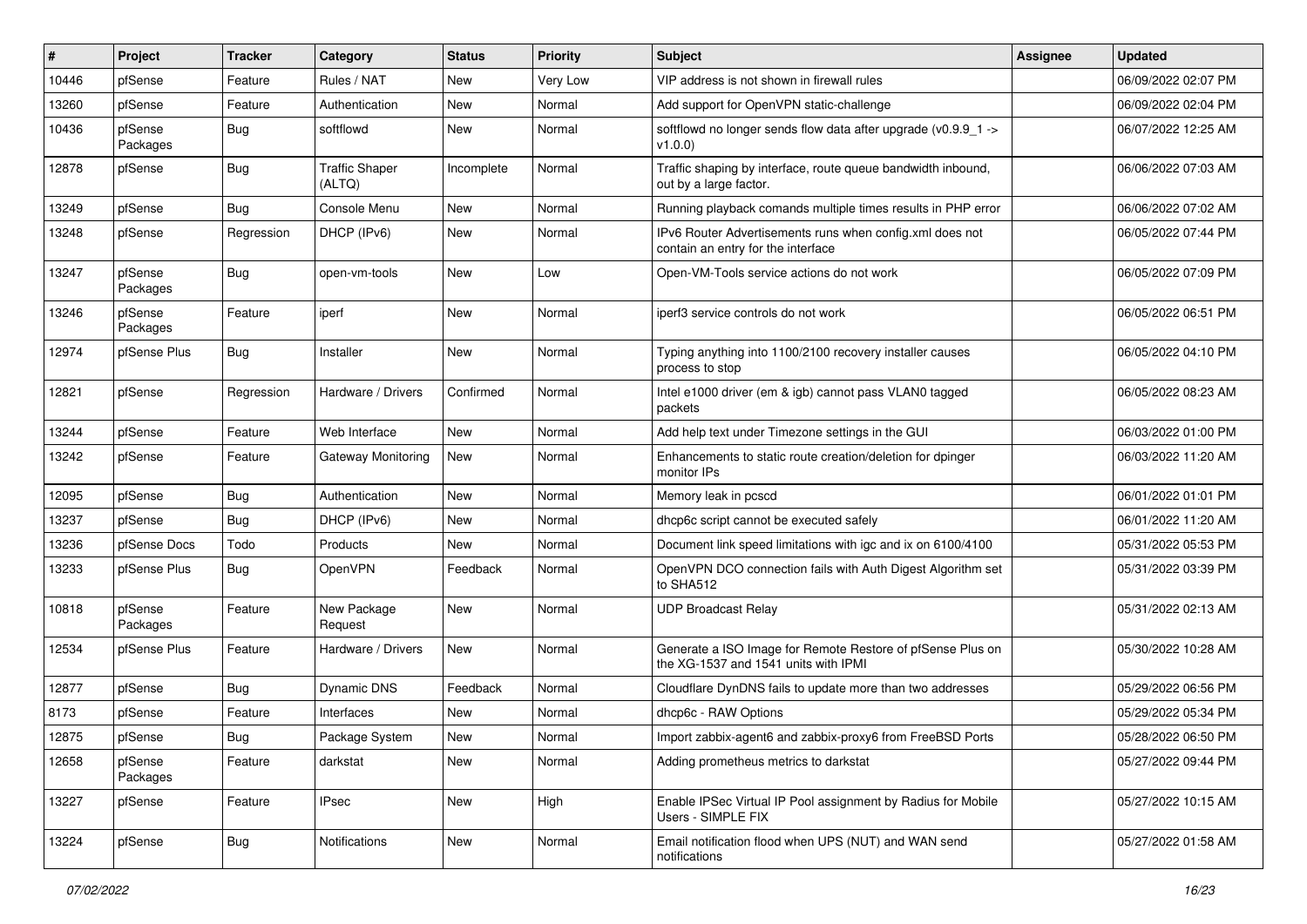| $\vert$ # | Project             | <b>Tracker</b> | Category              | <b>Status</b>                 | Priority  | <b>Subject</b>                                                                                  | Assignee | <b>Updated</b>      |
|-----------|---------------------|----------------|-----------------------|-------------------------------|-----------|-------------------------------------------------------------------------------------------------|----------|---------------------|
| 13222     | pfSense             | <b>Bug</b>     | UPnP/NAT-PMP          | New                           | Normal    | CARP IP does not listen for NAT-PMP packets                                                     |          | 05/26/2022 02:28 PM |
| 13220     | pfSense             | Feature        | <b>Captive Portal</b> | <b>New</b>                    | Very Low  | Voucher per-roll bandwidth restrictions and traffic quotas                                      |          | 05/26/2022 08:16 AM |
| 13219     | pfSense             | Feature        | <b>Captive Portal</b> | New                           | Very Low  | Enable/Disable single voucher roll                                                              |          | 05/26/2022 08:14 AM |
| 9536      | pfSense             | Feature        | DHCP (IPv6)           | <b>New</b>                    | Normal    | Support dynamic prefix in DHCPv6 Server                                                         |          | 05/25/2022 04:27 AM |
| 12796     | pfSense             | Bug            | Upgrade               | Confirmed                     | Normal    | 2.5.2 -> 2.6.0 upgrade segfaults if certain packages are<br>installed.                          |          | 05/24/2022 07:43 AM |
| 13207     | pfSense<br>Packages | Feature        | pfBlockerNG           | New                           | Normal    | The feed column on the Alerts page is confusing                                                 |          | 05/24/2022 04:56 AM |
| 13202     | pfSense<br>Packages | Bug            | pfBlockerNG           | New                           | Normal    | Missing Protocols on IP Feed Groups Advanced<br>Inbound/Outbound Firewall Rule settings         |          | 05/23/2022 08:58 AM |
| 13201     | pfSense<br>Packages | Feature        | pfBlockerNG           | New                           | Normal    | Add FireHol Security IP Feeds                                                                   |          | 05/23/2022 06:34 AM |
| 13200     | pfSense<br>Packages | Feature        | pfBlockerNG           | <b>New</b>                    | Normal    | Custom DNS Servers for Alert settings                                                           |          | 05/23/2022 06:16 AM |
| 13196     | pfSense<br>Packages | Feature        | pfBlockerNG           | <b>New</b>                    | Normal    | remove NoVirusThanks feed                                                                       |          | 05/23/2022 06:05 AM |
| 13198     | pfSense<br>Packages | Feature        | pfBlockerNG           | New                           | Normal    | Dark Theme Styling issues - Alerts White bar                                                    |          | 05/23/2022 06:05 AM |
| 13199     | pfSense<br>Packages | Feature        | pfBlockerNG           | <b>New</b>                    | Normal    | Feed groups should not have the first listing in the group bar                                  |          | 05/23/2022 06:03 AM |
| 13197     | pfSense<br>Packages | Feature        | pfBlockerNG           | New                           | Normal    | Put a Single donation link and a proper patreon lin in the<br>pfBlocker Support Banner / Widget |          | 05/23/2022 05:35 AM |
| 13195     | pfSense<br>Packages | Feature        | pfBlockerNG           | New                           | Normal    | Dedicated website for Feed mangement - Community Driven                                         |          | 05/23/2022 05:22 AM |
| 13194     | pfSense<br>Packages | <b>Bug</b>     | pfBlockerNG           | New                           | Normal    | Remove dead Malc0de feed                                                                        |          | 05/23/2022 05:16 AM |
| 13179     | pfSense<br>Packages | Feature        | pfBlockerNG           | New                           | High      | Search based on CIDR                                                                            |          | 05/17/2022 09:45 AM |
| 13168     | pfSense             | Feature        | Dashboard             | <b>New</b>                    | Low       | Multiple Dashboard views for a single user                                                      |          | 05/16/2022 07:53 AM |
| 9295      | pfSense             | <b>Bug</b>     | PPPoE Server          | New                           | Very High | IPv6 PD does not work with PPPOE (Server & Client)                                              |          | 05/15/2022 10:53 AM |
| 13165     | pfSense             | Feature        | Dashboard             | <b>Pull Request</b><br>Review | Normal    | Feat: live update for Services dashboard widget                                                 |          | 05/15/2022 01:48 AM |
| 13158     | pfSense             | <b>Bug</b>     | Web Interface         | New                           | Normal    | Input validation error when applying limiter changes                                            |          | 05/14/2022 05:32 PM |
| 13159     | pfSense             | Todo           | Web Interface         | New                           | Very Low  | Decrease distance between img-buttons in webGUI to eliminate<br>mistake entry                   |          | 05/14/2022 06:52 AM |
| 13161     | pfSense             | Feature        | Web Interface         | New                           | Very Low  | FLASH PORT'S LED button, to help quickly find port that need<br>to be connected to patch&cable  |          | 05/14/2022 06:35 AM |
| 13160     | pfSense<br>Packages | Feature        | Status_Monitoring     | <b>Pull Request</b><br>Review | Normal    | Option to sort monitoring graph views                                                           |          | 05/13/2022 12:06 PM |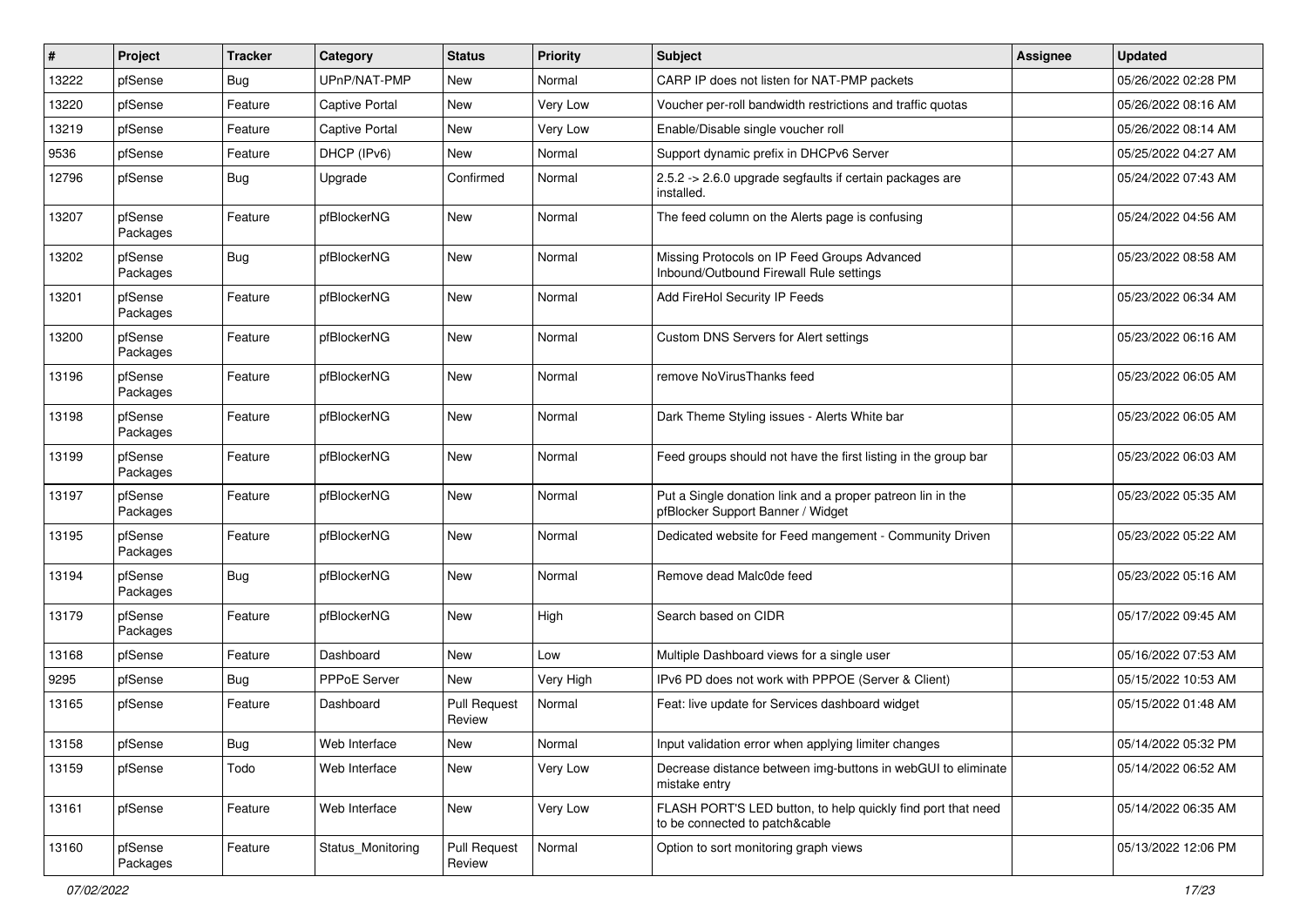| $\pmb{\#}$ | Project             | <b>Tracker</b>     | Category                            | <b>Status</b>                 | <b>Priority</b> | <b>Subject</b>                                                                                                                         | Assignee | <b>Updated</b>      |
|------------|---------------------|--------------------|-------------------------------------|-------------------------------|-----------------|----------------------------------------------------------------------------------------------------------------------------------------|----------|---------------------|
| 9024       | pfSense             | <b>Bug</b>         | <b>Traffic Shaper</b><br>(Limiters) | Feedback                      | Normal          | Ping packet loss under load when using limiters                                                                                        |          | 05/12/2022 11:55 AM |
| 13144      | pfSense             | <b>Bug</b>         | Rules / NAT                         | New                           | Very Low        | Firewall rule entries can get out of sync when entries are<br>deleted while other administrators are editing entries<br>simultaneously |          | 05/10/2022 07:26 AM |
| 13141      | pfSense<br>Packages | <b>Bug</b>         | squidguard                          | New                           | Normal          | wrong page squidguard block                                                                                                            |          | 05/09/2022 05:33 PM |
| 12597      | pfSense Docs        | <b>New Content</b> | Hardware                            | New                           | Normal          | How to reset IPMI settings and password for Netgate<br>appliances                                                                      |          | 05/07/2022 12:33 PM |
| 13138      | pfSense<br>Packages | Feature            | pfBlockerNG                         | New                           | Normal          | DNS over HTTPS/TLS Blocking should be removed from<br>SafeSearch                                                                       |          | 05/07/2022 02:52 AM |
| 13137      | pfSense<br>Packages | Feature            | pfBlockerNG                         | <b>New</b>                    | Normal          | ckuethe/doh-blocklist.txt add to DoH feeds                                                                                             |          | 05/07/2022 02:39 AM |
| 13136      | pfSense<br>Packages | Feature            | pfBlockerNG                         | New                           | Normal          | Add crypt0rr DNS-over-HTTPS (DOH) provider list feeds                                                                                  |          | 05/07/2022 02:27 AM |
| 13063      | pfSense<br>Packages | Feature            | Cellular                            | <b>Pull Request</b><br>Review | Normal          | Cellular package shall support more modems and NMEA port                                                                               |          | 05/06/2022 02:38 PM |
| 13053      | pfSense<br>Packages | Bug                | <b>ACME</b>                         | New                           | Normal          | LoopiaAPI error handling                                                                                                               |          | 05/05/2022 10:58 AM |
| 13128      | pfSense<br>Packages | Bug                | Zabbix                              | <b>New</b>                    | Normal          | Zabbix Agent 6: HA Server Setup                                                                                                        |          | 05/05/2022 01:55 AM |
| 13110      | pfSense             | Bug                | CARP                                | New                           | Very Low        | changing CARP VIP address does not update outbound NAT<br>interface IP                                                                 |          | 05/03/2022 02:52 PM |
| 13098      | pfSense<br>Packages | <b>Bug</b>         | haproxy                             | Feedback                      | Low             | HAProxy Virtual IP broken link under Frontend setup                                                                                    |          | 04/27/2022 08:35 AM |
| 4500       | pfSense             | Bug                | UPnP/NAT-PMP                        | Confirmed                     | Normal          | Some miniupnp port mappings are not displayed in the Status<br>page                                                                    |          | 04/25/2022 12:49 PM |
| 13091      | pfSense             | Feature            | OpenVPN                             | New                           | Normal          | RFE: Ability to specify the order of OpenVPN Authentication<br>servers                                                                 |          | 04/22/2022 04:30 PM |
| 13087      | pfSense             | <b>Bug</b>         | OpenVPN                             | New                           | Normal          | OpenVPN Server: hide WINS servers list when netbios option<br>is unchecked while WINS servers is checked                               |          | 04/22/2022 10:29 AM |
| 12330      | pfSense<br>Packages | <b>Bug</b>         | pfBlockerNG                         | Feedback                      | Normal          | pfBlockerNG devel creating invalid NAT rules on boot                                                                                   |          | 04/21/2022 12:40 PM |
| 12114      | pfSense<br>Packages | Bug                | syslog-ng                           | Feedback                      | Normal          | syslog-ng only binds to the last specified interface                                                                                   |          | 04/21/2022 12:40 PM |
| 12073      | pfSense<br>Packages | <b>Bug</b>         | NET-SNMP                            | Feedback                      | Normal          | netsnmptrapd.conf syntax is wrong                                                                                                      |          | 04/21/2022 12:40 PM |
| 11434      | pfSense<br>Packages | <b>Bug</b>         | squidguard                          | Feedback                      | Normal          | SquidGuard over 1.16.18_11                                                                                                             |          | 04/21/2022 12:40 PM |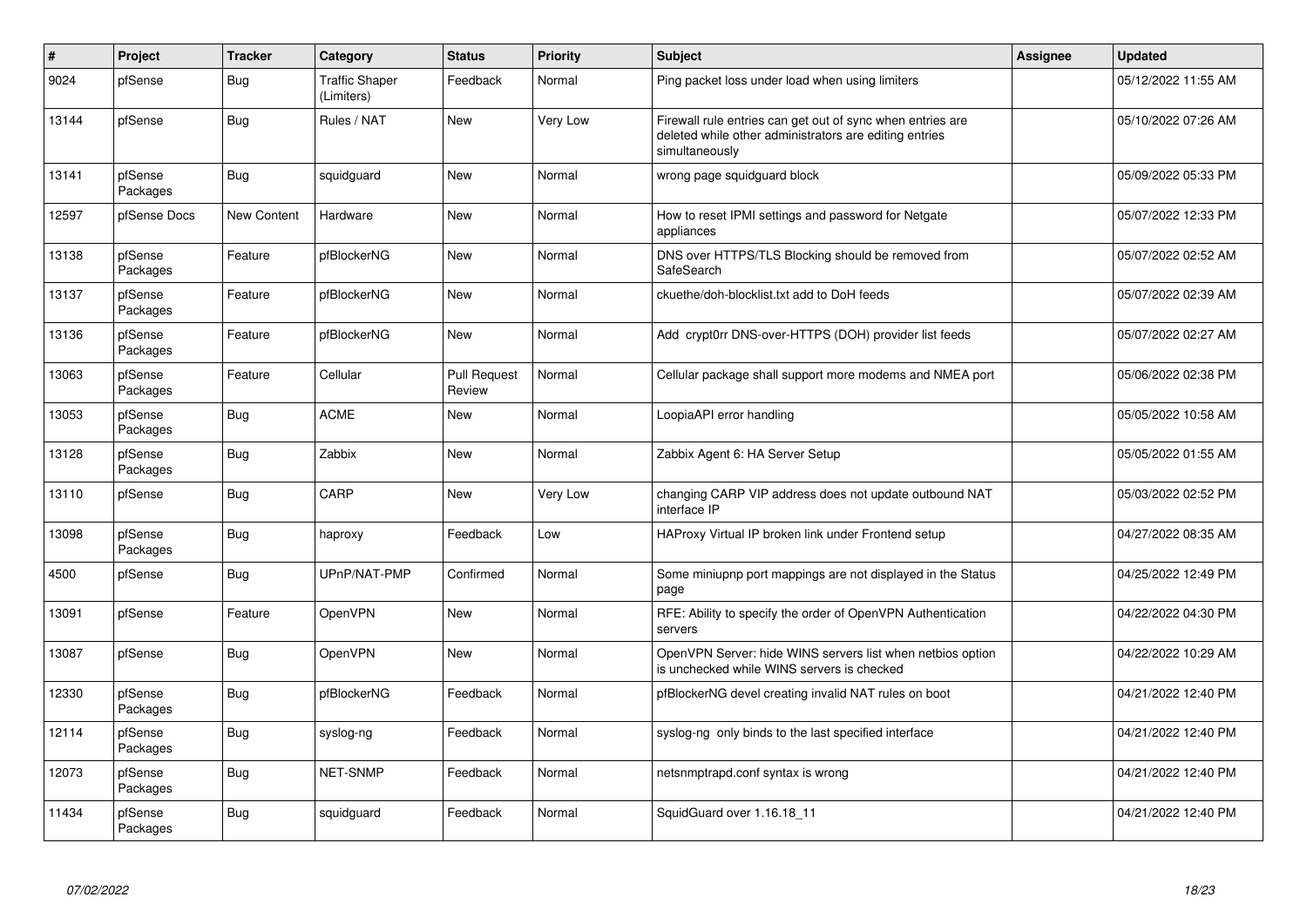| $\sharp$ | Project             | <b>Tracker</b> | Category                     | <b>Status</b> | <b>Priority</b> | Subject                                                                                         | <b>Assignee</b> | <b>Updated</b>      |
|----------|---------------------|----------------|------------------------------|---------------|-----------------|-------------------------------------------------------------------------------------------------|-----------------|---------------------|
| 11185    | pfSense<br>Packages | Bug            | ntop                         | Feedback      | Normal          | Redis service stopping before NtopNg                                                            |                 | 04/21/2022 12:40 PM |
| 10936    | pfSense<br>Packages | Bug            | haproxy                      | Feedback      | Normal          | both haproxy/haproxy-devel non-existent option lb-agent-chk                                     |                 | 04/21/2022 12:40 PM |
| 10692    | pfSense<br>Packages | Bug            | PIMD                         | Feedback      | Normal          | PIMD starts twice at boot                                                                       |                 | 04/21/2022 12:40 PM |
| 10445    | pfSense<br>Packages | Bug            | <b>BIND</b>                  | Feedback      | Normal          | BIND crashed when added RPZ. rpz is not a master or slave<br>zone.                              |                 | 04/21/2022 12:40 PM |
| 10393    | pfSense<br>Packages | Bug            | syslog-ng                    | Feedback      | Normal          | Syslog-ng TLS support is broken                                                                 |                 | 04/21/2022 12:40 PM |
| 10796    | pfSense<br>Packages | Feature        | Cellular                     | Feedback      | Normal          | Huawei ME909u-521 support                                                                       |                 | 04/21/2022 12:40 PM |
| 10330    | pfSense<br>Packages | Bug            | <b>BIND</b>                  | Feedback      | Normal          | BIND zone configuration displays wrong DS resource record<br>with inline DNSSEC signing enabled |                 | 04/21/2022 12:40 PM |
| 7797     | pfSense<br>Packages | Bug            | Squid                        | Feedback      | Normal          | Squid Reverse Proxy alternating between destinations                                            |                 | 04/21/2022 12:40 PM |
| 7039     | pfSense<br>Packages | <b>Bug</b>     | haproxy                      | Feedback      | Normal          | HAProxy backend configuration does not handle intermediate<br>CAs properly                      |                 | 04/21/2022 12:40 PM |
| 9916     | pfSense<br>Packages | Feature        | <b>BIND</b>                  | Feedback      | Normal          | Check allow-transfer in custom option when the zone is slave                                    |                 | 04/21/2022 12:40 PM |
| 9762     | pfSense<br>Packages | Feature        | Squid                        | Feedback      | Normal          | Squid Reverse Proxy Change redir domain(s) to use regex                                         |                 | 04/21/2022 12:40 PM |
| 11970    | pfSense<br>Packages | Bug            | Coreboot                     | New           | Normal          | Netgate Firmware Upgrade Doesn't Work on XG-2758                                                |                 | 04/21/2022 12:39 PM |
| 11398    | pfSense<br>Packages | Bug            | pfBlockerNG                  | New           | Normal          | pfBlocker upgrade hangs forever                                                                 |                 | 04/21/2022 12:39 PM |
| 10690    | pfSense             | Bug            | Installer                    | New           | Low             | Not possible to make UFS install on ZFS formatted drive                                         |                 | 04/21/2022 12:39 PM |
| 10544    | pfSense             | Bug            | User Manager /<br>Privileges | New           | Normal          | It's not possible to add a user to group operator using the gui                                 |                 | 04/21/2022 12:39 PM |
| 10530    | pfSense             | Bug            | Upgrade                      | New           | Normal          | Convert config version to be based on product version                                           |                 | 04/21/2022 12:39 PM |
| 10909    | pfSense<br>Packages | Feature        | PIMD                         | New           | Normal          | #define MAXVIFS 32 to 64                                                                        |                 | 04/21/2022 12:39 PM |
| 10513    | pfSense             | Bug            | Rules / NAT                  | New           | Normal          | State issues with policy routing and HA failover                                                |                 | 04/21/2022 12:39 PM |
| 10502    | pfSense<br>Packages | <b>Bug</b>     | lldpd                        | In Progress   | Normal          | LLDP spamming errors on Netgate XG-7100                                                         |                 | 04/21/2022 12:39 PM |
| 9384     | pfSense             | <b>Bug</b>     | Interfaces                   | Confirmed     | Normal          | devd putting "\$" before variable contents when using single<br>quotes                          |                 | 04/21/2022 12:39 PM |
| 9136     | pfSense             | <b>Bug</b>     | DHCP (IPv6)                  | New           | High            | IPv6 Tracking Interfaces Lose IPv6 Address in Certain Cases                                     |                 | 04/21/2022 12:39 PM |
| 8313     | pfSense             | <b>Bug</b>     | Notifications                | New           | Normal          | STARTTLS auto detection not working                                                             |                 | 04/21/2022 12:39 PM |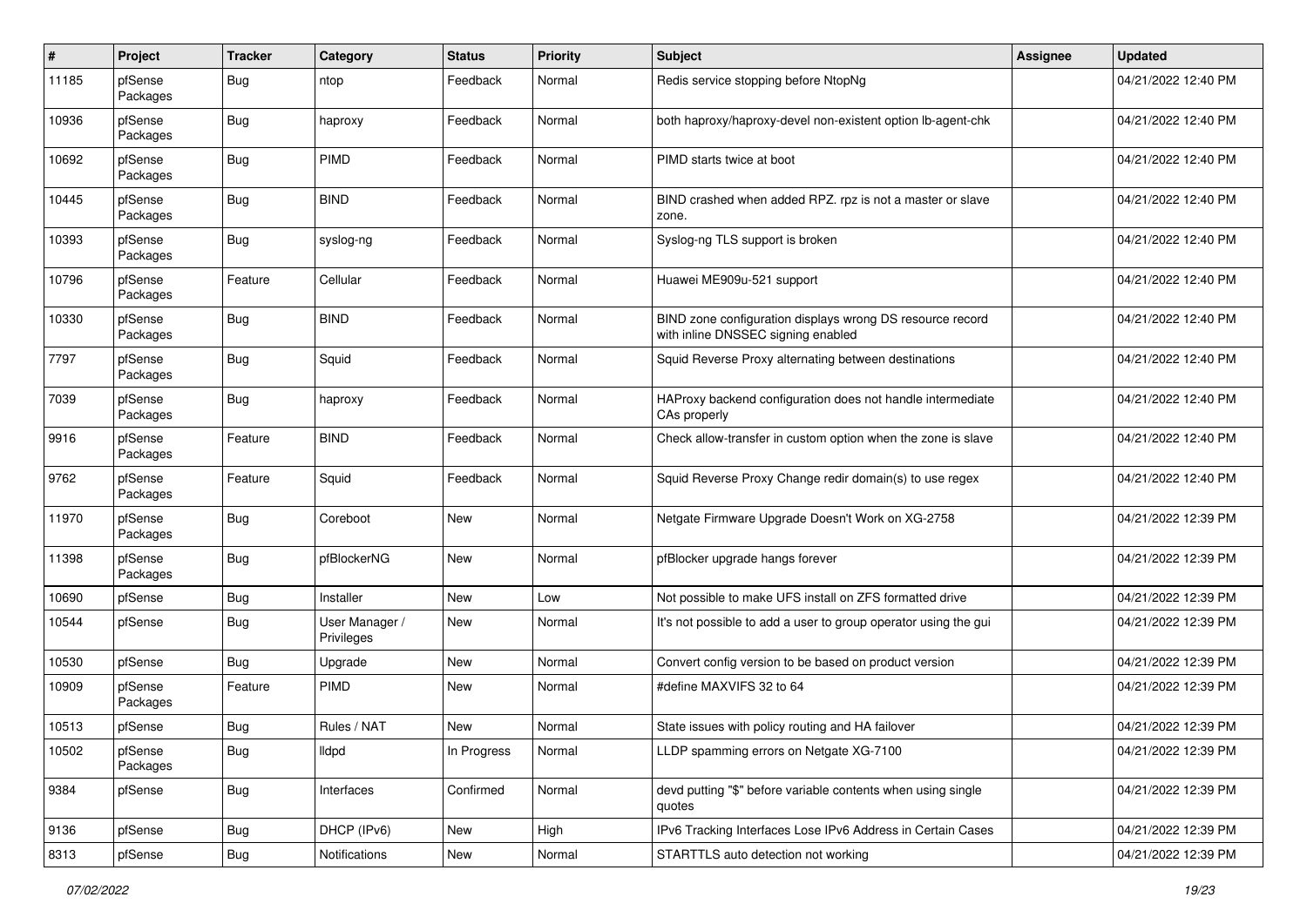| $\sharp$ | Project             | <b>Tracker</b> | Category                        | <b>Status</b>                 | <b>Priority</b> | Subject                                                                                                     | <b>Assignee</b> | <b>Updated</b>      |
|----------|---------------------|----------------|---------------------------------|-------------------------------|-----------------|-------------------------------------------------------------------------------------------------------------|-----------------|---------------------|
| 8264     | pfSense<br>Packages | Bug            | FreeRADIUS                      | New                           | Normal          | Radiusd restart on WAN change results in freeradius not<br>running (and possible solution)                  |                 | 04/21/2022 12:39 PM |
| 10297    | pfSense<br>Packages | Feature        | FreeRADIUS                      | Assigned                      | Normal          | IPv6 user attributes                                                                                        |                 | 04/21/2022 12:39 PM |
| 9544     | pfSense             | Feature        | Routing                         | New                           | Normal          | Enable RADIX_MPATH                                                                                          |                 | 04/21/2022 12:39 PM |
| 9165     | pfSense             | Feature        | Authentication                  | New                           | Normal          | only IPs can be added to sshguard whitelist                                                                 |                 | 04/21/2022 12:39 PM |
| 7138     | pfSense             | <b>Bug</b>     | DHCP (IPv6)                     | Assigned                      | Normal          | Pfsense wide dhcpv6 client doesn't recognise ifid statement                                                 |                 | 04/21/2022 12:39 PM |
| 6823     | pfSense             | Bug            | Interfaces                      | New                           | Normal          | No connectivity after changing link state to UP                                                             |                 | 04/21/2022 12:39 PM |
| 6186     | pfSense             | <b>Bug</b>     | <b>Services</b>                 | New                           | Normal          | race conditions in service startup                                                                          |                 | 04/21/2022 12:39 PM |
| 5786     | pfSense             | <b>Bug</b>     | Web Interface                   | New                           | Normal          | Check WebConfigurator port for conflicts                                                                    |                 | 04/21/2022 12:39 PM |
| 4154     | pfSense             | Bug            | User Manager /<br>Privileges    | Confirmed                     | Normal          | RADIUS authentication not working over IPv6                                                                 |                 | 04/21/2022 12:39 PM |
| 5510     | pfSense             | Feature        | Package System                  | New                           | Normal          | Need a simple way to enable/disable package-installed<br>services                                           |                 | 04/21/2022 12:39 PM |
| 5074     | pfSense             | Feature        | Upgrade                         | New                           | Normal          | Standard release notes URLs to facilitate GUI viewing before<br>upgrade                                     |                 | 04/21/2022 12:39 PM |
| 1337     | pfSense             | Feature        | Interfaces                      | Assigned                      | Normal          | VLANs with different MAC address than parent interface                                                      |                 | 04/21/2022 12:39 PM |
| 946      | pfSense             | Feature        | <b>IPsec</b>                    | <b>New</b>                    | Normal          | Allow aliases to be used to define IPsec phase 2 networks                                                   |                 | 04/21/2022 12:39 PM |
| 790      | pfSense             | Feature        | <b>Operating System</b>         | New                           | Normal          | Advanced options for dnsclient (resolv.conf)                                                                |                 | 04/21/2022 12:39 PM |
| 12183    | pfSense             | Regression     | Interfaces                      | New                           | Low             | Changing MAC address for PPP parent interface stopped<br>working                                            |                 | 04/20/2022 04:16 PM |
| 10426    | pfSense<br>Packages | Bug            | Filer                           | Feedback                      | Normal          | Filer must validate that File name is uniq                                                                  |                 | 04/20/2022 11:02 AM |
| 13072    | pfSense             | Feature        | <b>Traffic Shaper</b><br>(ALTQ) | <b>Pull Request</b><br>Review | Very Low        | Matching background/font colors of queue values with dark<br>theme.                                         |                 | 04/19/2022 07:32 AM |
| 13073    | pfSense<br>Packages | Bug            | Squid                           | New                           | Normal          | ClamAV - clamd dies with high CPU load and thus the C-ICAP<br>of squid-reverse proxy causes http:500 errors |                 | 04/19/2022 05:38 AM |
| 13068    | pfSense             | Bug            | Aliases / Tables                | New                           | Normal          | Error loading rules when URL Table IPs content is empty                                                     |                 | 04/17/2022 09:07 PM |
| 13067    | pfSense             | Bug            | <b>FilterDNS</b>                | New                           | Normal          | filterdns resolve interval is twice the intended value                                                      |                 | 04/17/2022 07:45 PM |
| 2358     | pfSense             | Feature        | Rules / NAT                     | New                           | Normal          | NAT64 Support                                                                                               |                 | 04/16/2022 06:52 PM |
| 12338    | pfSense<br>Packages | Bug            | <b>RRD Summary</b>              | New                           | Normal          | RRD Summary does not report data on 3100                                                                    |                 | 04/15/2022 02:54 PM |
| 13058    | pfSense             | Todo           | Rules / NAT                     | New                           | Normal          | Add static routes and directly connected networks back to<br>policy route negation rules                    |                 | 04/13/2022 08:05 AM |
| 13051    | pfSense             | Bug            | <b>Traffic Shaper</b><br>(ALTQ) | New                           | Normal          | Firewall traffic shaper by interface selection unknow                                                       |                 | 04/12/2022 07:03 AM |
| 12522    | pfSense             | Feature        | OpenVPN                         | New                           | Very Low        | More flexible Client-Specific Override options for controlling<br>options pushed to clients                 |                 | 04/11/2022 03:11 PM |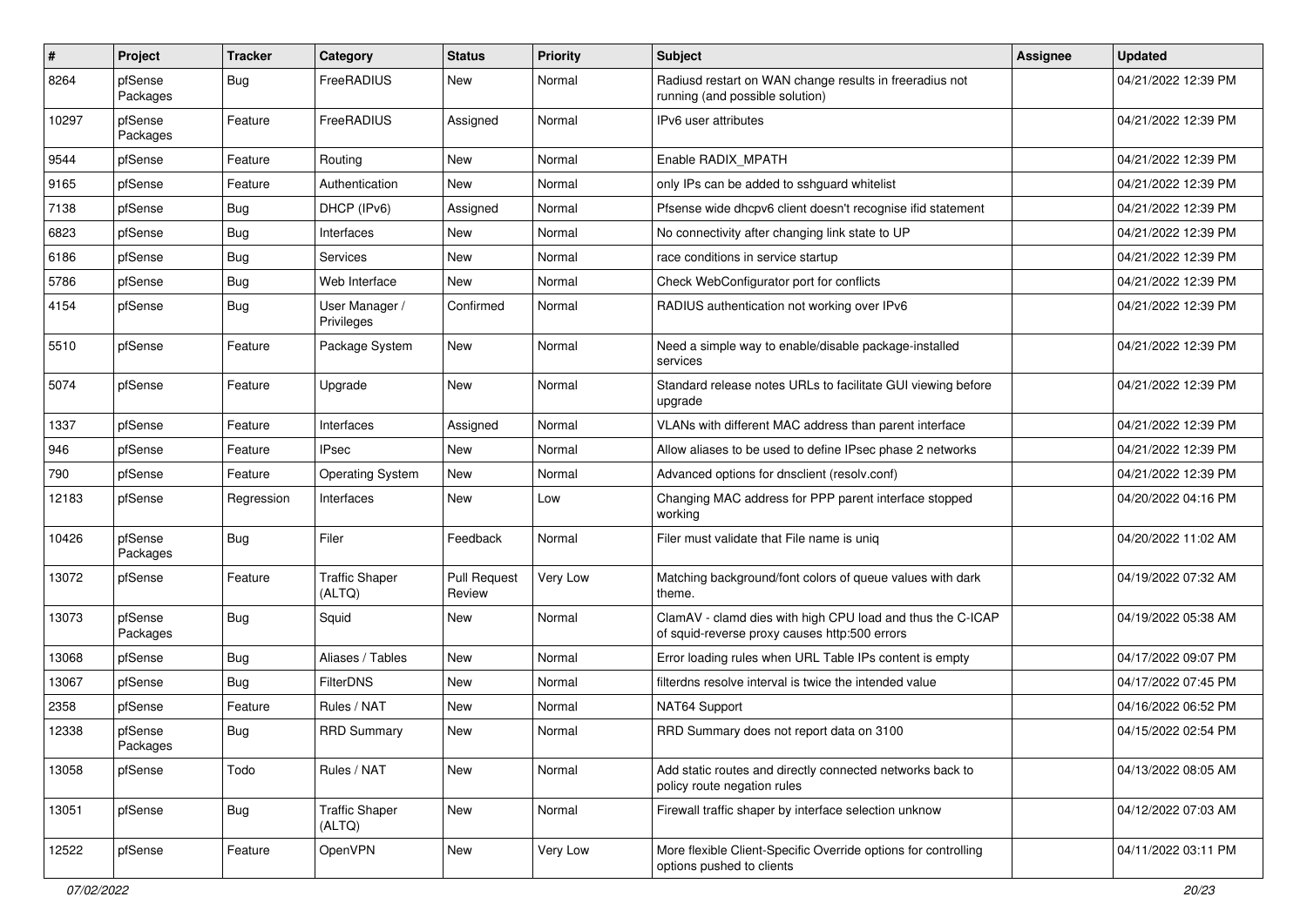| $\vert$ # | Project             | <b>Tracker</b>     | Category                | <b>Status</b> | <b>Priority</b> | <b>Subject</b>                                                                                                                      | Assignee | <b>Updated</b>      |
|-----------|---------------------|--------------------|-------------------------|---------------|-----------------|-------------------------------------------------------------------------------------------------------------------------------------|----------|---------------------|
| 13046     | pfSense             | Bug                | Rules / NAT             | New           | Normal          | Floating rule applied to IPv6 interface with a SLAAC DHCPv6<br>gateway reports error on boot                                        |          | 04/11/2022 09:50 AM |
| 13045     | pfSense<br>Packages | <b>Bug</b>         | WireGuard               | New           | Normal          | Firewall floating rules ignore WireGuard traffic                                                                                    |          | 04/11/2022 09:40 AM |
| 13044     | pfSense<br>Packages | Feature            | Mail report             | New           | Normal          | Customized reporting                                                                                                                |          | 04/11/2022 09:22 AM |
| 13043     | pfSense<br>Packages | Bug                | WireGuard               | New           | Normal          | OSPF over Wireguard interface doesn't populate neighbors<br>after reboot                                                            |          | 04/11/2022 09:22 AM |
| 13039     | pfSense<br>Packages | Feature            | <b>AWS VPC</b>          | New           | Normal          | Handle transit gateway VPNs in the AWS VPN wizard                                                                                   |          | 04/11/2022 07:31 AM |
| 12524     | pfSense Plus        | Feature            | <b>Operating System</b> | New           | Normal          | OpenSSL QAT Engine                                                                                                                  |          | 04/10/2022 02:54 AM |
| 12950     | pfSense             | Bug                | Routing                 | New           | Normal          | OpenVPN as default gateway does not get set at boot time                                                                            |          | 04/09/2022 05:46 PM |
| 13017     | pfSense             | Feature            | Packet Capture          | New           | Normal          | Packet capture: add preview results while capture is running                                                                        |          | 04/09/2022 11:08 AM |
| 9833      | pfSense<br>Packages | Feature            | <b>ACME</b>             | New           | Normal          | ACME: add ability to use custom ACME server                                                                                         |          | 04/07/2022 11:31 AM |
| 13022     | pfSense<br>Packages | <b>Bug</b>         | haproxy                 | Feedback      | Normal          | HAProxy - Sub Frontends ignore Client verification CA<br>certificates                                                               |          | 04/06/2022 12:55 PM |
| 12956     | pfSense<br>Packages | Bug                | Suricata                | Confirmed     | Normal          | suricata fails to use pcre in SID management (e.g. dropsid.conf)                                                                    |          | 04/05/2022 12:52 PM |
| 10900     | pfSense<br>Packages | <b>Bug</b>         | Backup                  | Feedback      | Normal          | /packages/backup/backup.php?a=download&t=backup HTTP<br>504, or Sends PHP Error Message as ASCII/Text file Named<br>pfsense.bak.tgz |          | 04/05/2022 01:51 AM |
| 12774     | pfSense             | <b>Bug</b>         | Backup / Restore        | New           | Normal          | Picture widget image is not saved in backup                                                                                         |          | 04/04/2022 04:48 AM |
| 13018     | pfSense<br>Packages | <b>Bug</b>         | pfBlockerNG             | New           | Normal          | TLD and DNSBL Safesearch DOH conflict disables TLD block<br>when conflicting DOH FQDN is deselected or whitelisted                  |          | 04/01/2022 05:59 PM |
| 13016     | pfSense Docs        | <b>New Content</b> | Virtualization          | New           | Normal          | Workaround for bandwith issues since 2.6 when installed in<br>Hyper-V                                                               |          | 04/01/2022 01:06 PM |
| 13009     | pfSense             | Feature            | OpenVPN                 | New           | Normal          | Add option for multiple remote addresses to OpenVPN Client                                                                          |          | 03/31/2022 12:42 PM |
| 13000     | pfSense             | Bug                | <b>IPsec</b>            | New           | Low             | IPsec AES-GCM encryption algorithm "Key Length" field should<br>be labeled "ICV Length"                                             |          | 03/30/2022 07:40 AM |
| 12922     | pfSense             | <b>Bug</b>         | DHCP (IPv4)             | New           | Normal          | Classless static routes received on DHCP WAN can override<br>chosen default gateway                                                 |          | 03/28/2022 10:08 AM |
| 1826      | pfSense             | Feature            | PPPoE Server            | New           | Normal          | PPPoE server IPv6 support                                                                                                           |          | 03/25/2022 04:25 PM |
| 7783      | pfSense             | Feature            | <b>Operating System</b> | New           | Normal          | Support for hosting VMs on pfSense using bhyve                                                                                      |          | 03/25/2022 11:53 AM |
| 12882     | pfSense<br>Packages | Feature            | pfBlockerNG             | Feedback      | Normal          | Add the option to specify CURLOPT_INTERFACE in<br>pfBlockerNG IPv4/IPv6 lists                                                       |          | 03/24/2022 11:16 AM |
| 12927     | pfSense             | Bug                | OpenVPN                 | New           | Normal          | OpenVPN with OCSP enabled allows connections with revoked<br>certificates                                                           |          | 03/24/2022 08:22 AM |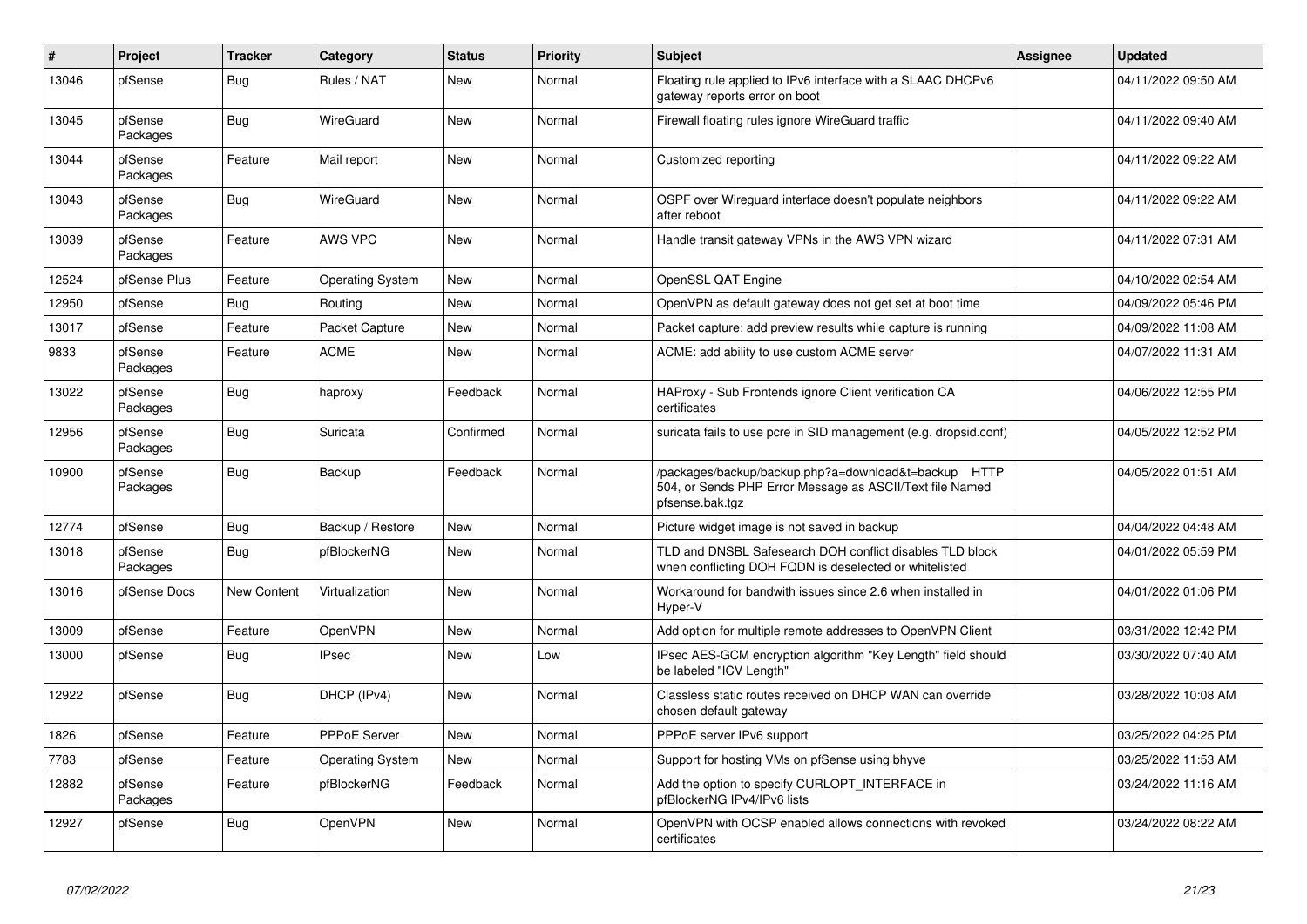| #     | Project             | <b>Tracker</b> | Category                                        | <b>Status</b> | <b>Priority</b> | Subject                                                                                                                                                                 | <b>Assignee</b> | <b>Updated</b>      |
|-------|---------------------|----------------|-------------------------------------------------|---------------|-----------------|-------------------------------------------------------------------------------------------------------------------------------------------------------------------------|-----------------|---------------------|
| 12951 | pfSense<br>Packages | Bug            | <b>FRR</b>                                      | Feedback      | Normal          | FRR cannot remove IPv6 routes                                                                                                                                           |                 | 03/22/2022 09:24 PM |
| 12829 | pfSense             | Bug            | <b>Traffic Shaper</b><br>(Limiters)             | Feedback      | Normal          | Dummynet kernel module fails to load after upgrade.                                                                                                                     |                 | 03/17/2022 09:26 AM |
| 11732 | pfSense Plus        | Feature        | Hardware / Drivers                              | New           | Normal          | Add VXLAN Support to pfSense Plus                                                                                                                                       |                 | 03/15/2022 02:35 AM |
| 12400 | pfSense Docs        | Correction     | <b>NAT</b>                                      | <b>New</b>    | Normal          | NAT 1:1 documentation - multi-wan information                                                                                                                           |                 | 03/13/2022 12:53 PM |
| 12938 | pfSense             | Bug            | <b>IPv6 Router</b><br>Advertisements<br>(RADVD) | <b>New</b>    | Normal          | MaxRtrAdvInterval would allow stale DNS servers to be deleted<br>faster                                                                                                 |                 | 03/12/2022 09:37 AM |
| 12932 | pfSense<br>Packages | Feature        | pfBlockerNG                                     | <b>New</b>    | High            | pfblockerng per user whitelist                                                                                                                                          |                 | 03/11/2022 11:08 AM |
| 855   | pfSense             | Feature        | Multi-WAN                                       | New           | Normal          | Ability to selectively kill states on gateways recovery                                                                                                                 |                 | 03/11/2022 08:30 AM |
| 12926 | pfSense             | Bug            | Interfaces                                      | Feedback      | Normal          | Changing LAGG type on CARP interfaces makes VIPs go to an<br>"init" State                                                                                               |                 | 03/10/2022 10:52 AM |
| 12907 | pfSense<br>Packages | Bug            | PIMD                                            | Feedback      | Normal          | PIMD: Nonexistent interfaces should be hidden/disabled in<br>pimd.conf before bringing up the service                                                                   |                 | 03/07/2022 03:51 PM |
| 12918 | pfSense<br>Packages | Feature        | pfBlockerNG                                     | <b>New</b>    | Normal          | pfBlockerNG-devel changes from xmlrpc sync do not take effect<br>immediately                                                                                            |                 | 03/07/2022 02:29 PM |
| 12905 | pfSense             | Bug            | Web Interface                                   | <b>New</b>    | Normal          | Add VLAN Re-assignment to Import Interface Mismatch Wizard                                                                                                              |                 | 03/07/2022 08:05 AM |
| 12903 | pfSense             | Feature        | <b>Notifications</b>                            | New           | Normal          | alternative authentication methods for email notifications?                                                                                                             |                 | 03/07/2022 07:52 AM |
| 11827 | pfSense<br>Packages | Feature        | <b>ACME</b>                                     | <b>New</b>    | Normal          | Please include acme deploy folder/scripts                                                                                                                               |                 | 03/06/2022 04:31 AM |
| 11530 | pfSense<br>Packages | Bug            | ntop                                            | Feedback      | Low             | ntopng 4.2 needs to be updated to 4.3, Bug when accessing a<br>host for details                                                                                         |                 | 03/05/2022 08:35 PM |
| 12899 | pfSense<br>Packages | Bug            | Suricata                                        | New           | Normal          | Suricata doesn't honor Pass List                                                                                                                                        |                 | 03/04/2022 01:22 PM |
| 12894 | pfSense Plus        | Bug            | Certificates                                    | New           | Low             | duplicating freshly created certificates through refreshing                                                                                                             |                 | 03/03/2022 02:35 PM |
| 12889 | pfSense<br>Packages | Feature        | <b>FRR</b>                                      | New           | Normal          | FRR GUI add set ipv6 next-hop global                                                                                                                                    |                 | 03/02/2022 06:10 AM |
| 12888 | pfSense             | Bug            | Rules / NAT                                     | <b>New</b>    | Normal          | pfSense sends un-NATed packets during OpenVPN startup                                                                                                                   |                 | 03/01/2022 03:13 PM |
| 12742 | pfSense<br>Packages | <b>Bug</b>     | FreeRADIUS                                      | Feedback      | Normal          | freeRADIUS virtual-server-default: modules dailycounter,<br>monthlycounter, noresetcounter, expire_on_login in authorize<br>section prevent virtual server from loading |                 | 03/01/2022 12:45 PM |
| 12883 | pfSense Docs        | Todo           | <b>DNS</b>                                      | New           | Normal          | Feedback on Services - DNS Resolver - Host Overrides                                                                                                                    |                 | 02/28/2022 07:54 PM |
| 11778 | pfSense             | <b>Bug</b>     | OpenVPN                                         | New           | Normal          | OpenVPN uses 100% CPU after experiencing packet loss                                                                                                                    |                 | 02/28/2022 07:38 AM |
| 12857 | pfSense             | <b>Bug</b>     | Gateways                                        | New           | Normal          | Firewall gateway goes away when making changes to Bridge0<br>device                                                                                                     |                 | 02/27/2022 11:20 AM |
| 12259 | pfSense             | <b>Bug</b>     | <b>Operating System</b>                         | New           | Normal          | Intel em NICs Suffering Performance Degradation on<br>FreeBSD12                                                                                                         |                 | 02/25/2022 09:28 PM |